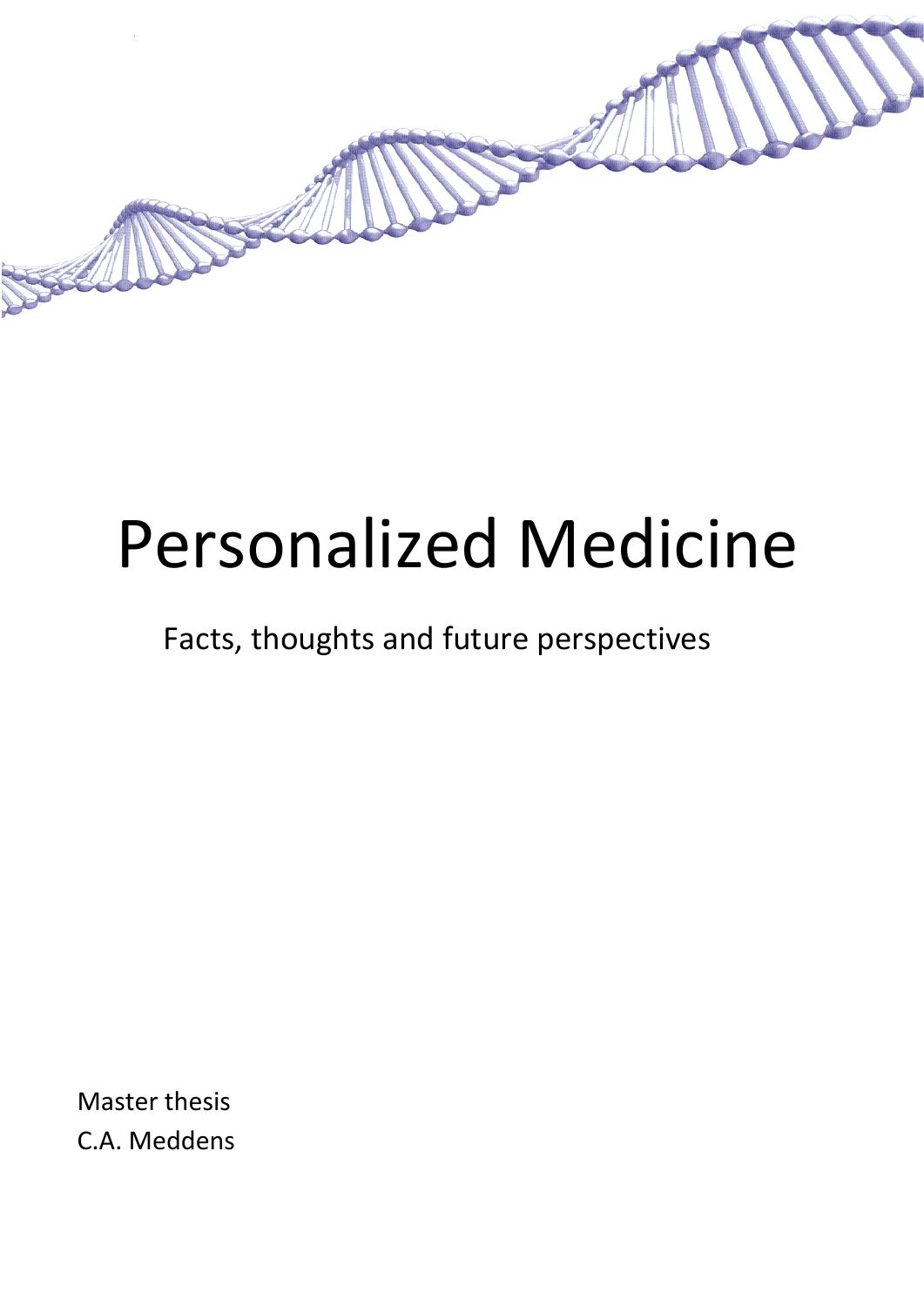

| Author:          | C.A. Meddens, BSc.                                           |  |  |
|------------------|--------------------------------------------------------------|--|--|
| Master:          | Cancer Genomics and Developmental Biology,                   |  |  |
|                  | Utrecht University                                           |  |  |
| Supervisor:      | Prof. Dr. W. de Laat,                                        |  |  |
|                  | Hubrecht Institute                                           |  |  |
| Title of thesis: | Personalized Medicine, facts thought and future perspectives |  |  |

**College Report**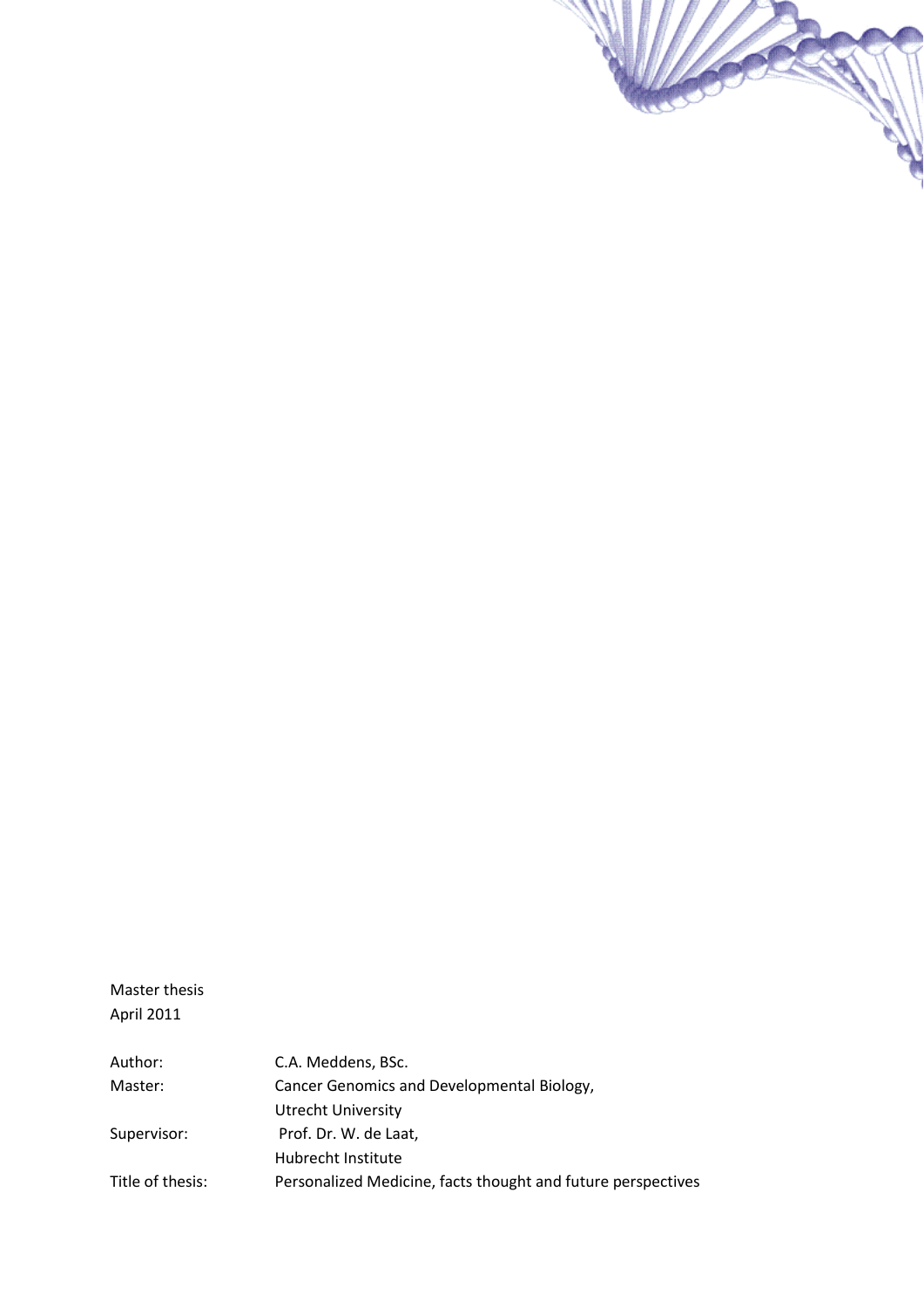# **Contents**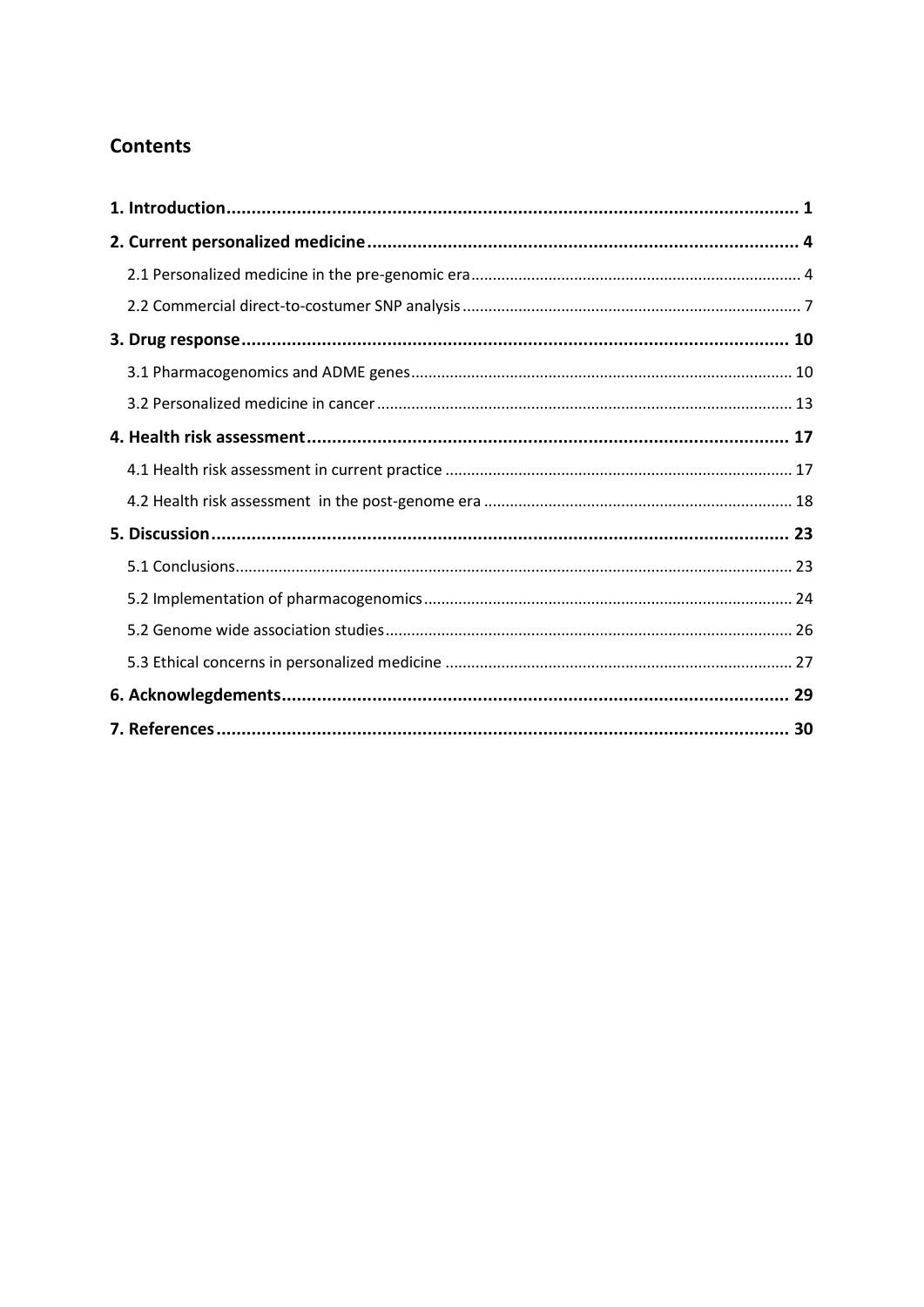# <span id="page-3-0"></span>**1. Introduction**

Ten years ago President Bill Clinton welcomed Craig Venter and Francis Collins to announce to the world that a new era arrived; the era of the human genome. Both the company 'Celera Genomics' of Venter and Collins' publicly funded 'Human Genome Project' presented their first survey of the human genome. A combination of 3 billion A's T's G's and C's that should be the answer to a great variety of biomedical questions. President Clinton postulated some expectations on new developments in medicine: '*This project promises to lead to a new era of molecular medicine, an era that will bring new ways to prevent, diagnose, treat, and cure disease'<sup>1</sup>* .

President Clinton was not the only person at that time with high expectations on new developments in medicine. Just after the first human genomes were published, many scientist wrote articles on the post-genome era and its implications for drug discovery. Patient care was expected to be *revolutionized* through the use of novel molecular predisposition, screening, diagnostic, prognostic, pharmacogenomic and monitoring markers. Diseases would be classified based on their molecular background instead of the clinical symptoms.<sup>2</sup> Furthermore, it was expected that the process of drug development would change from a linear process, in which drugs that failed in either phase of testing were discarded, to a process with many feedback loops. In this new process, information that would emerge in any stage of drug discovery, should have implications both up and downstream phases of the testing process (figure 1).<sup>2</sup> Francis Collins shared the predictions he made in 2000 for the year 2010 with the rest of the world in Nature, one decade after the publication of the human genome. These predictions were: *1. Predictive genetic tests will be available for a dozen conditions. 2. Interventions to reduce risk will be available for several of these. 3. Many primary-care providers will begin to practice genetic medicine. 4. Pre-implantation genetic diagnosis will be widely available, and its limits will be fiercely debated. 5. A ban on genetic discrimination will be in place in the United States. 6. Access to genetic medicine will remain inequitable, especially in the developing world.<sup>3</sup>* Although many people saw lots of opportunities for the post-genome era, the publication of the genomes revealed some complications as well. The 2 parental genomes of C. Venter differed from each other by 0,5%, which was much more than the predicted 0.1% based on single nucleotide polymorphisms (SNPs).<sup>4</sup> This meant that the inter-personal variety was more complex than initially thought. Whereas the variation was found to be larger than expected, the predicted number of genes was much lower than expected. This meant that the complexity could not only be found at the genomic level, but at the epigenetic, transcriptional, translational and post-translational levels as well; levels that cannot be investigated by interpretation of the genomic sequence alone.<sup>5</sup>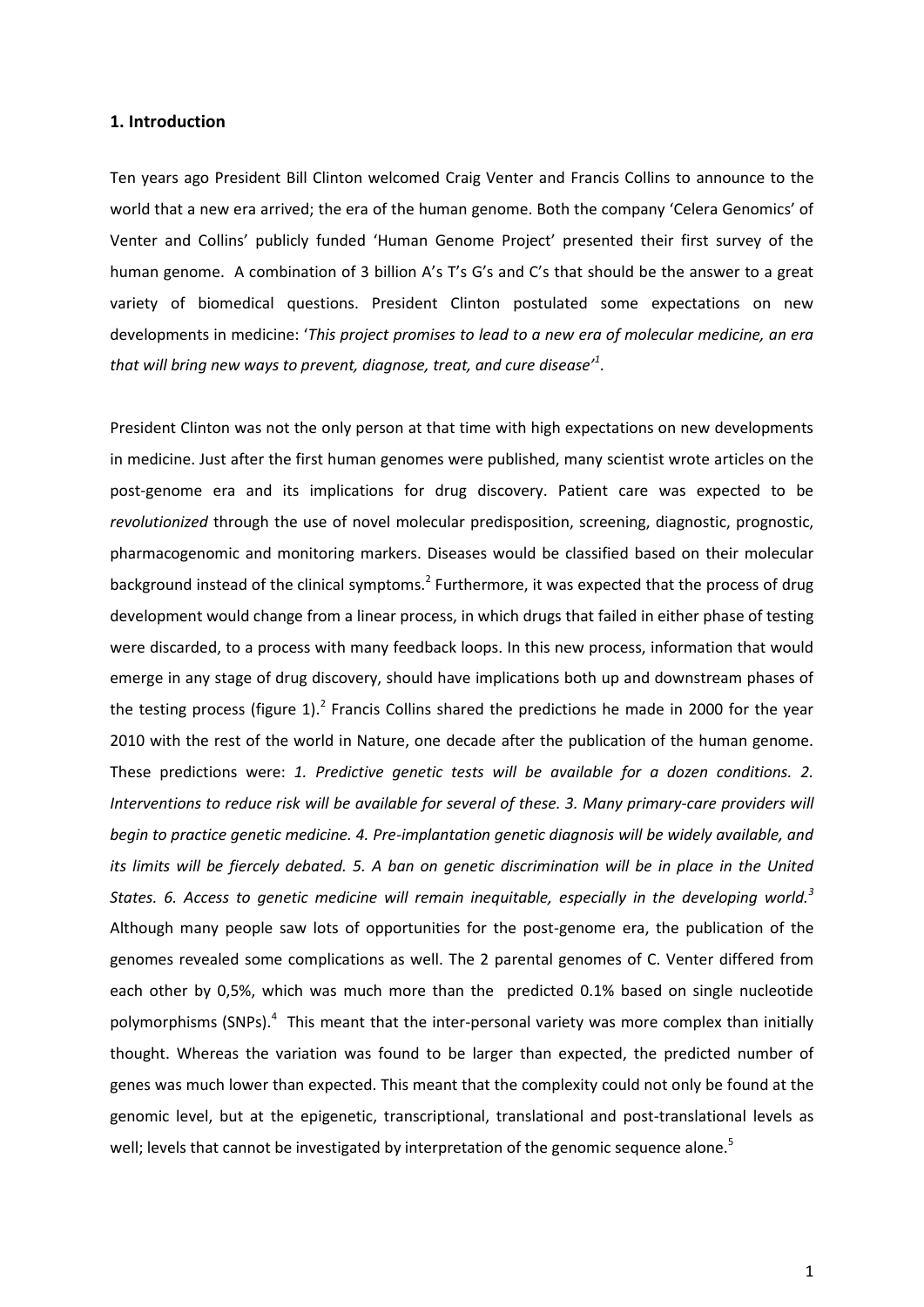

Ten years after the warm welcome for Venter and Collins at the White House, we can look back on the first post-genome decade. Which things have changed in- and outside the clinic? Which expectations have become reality and what are the expectations for the next decade(s)? Whereas Collins and Venter needed ten years to sequence one human genome, nowadays a complete genome can be sequenced in one day. As the speed of sequencing is still increasing and the costs are decreasing, the time in which everyone can have their own genome sequenced, lies ahead of us.<sup>6</sup> These 'personal genomes', have led to the development of a new field of research, called 'personalized medicine'. In this field, the goal is to link human genetic variation to physiology and disease. This has great implications for the development of new drugs and the treatment of diseases. Therefore the publication of the human genome was a lead of departure for a new era in which many things have changed, but at the moment most processes are still ongoing. In this thesis several articles on the recent developments in personalized medicine will be discussed. Since these developments are moving 'from bench to bed', the time has come to move one step further and discuss the hurdles that have to be taken in order to incorporate personalized medicine into the clinic.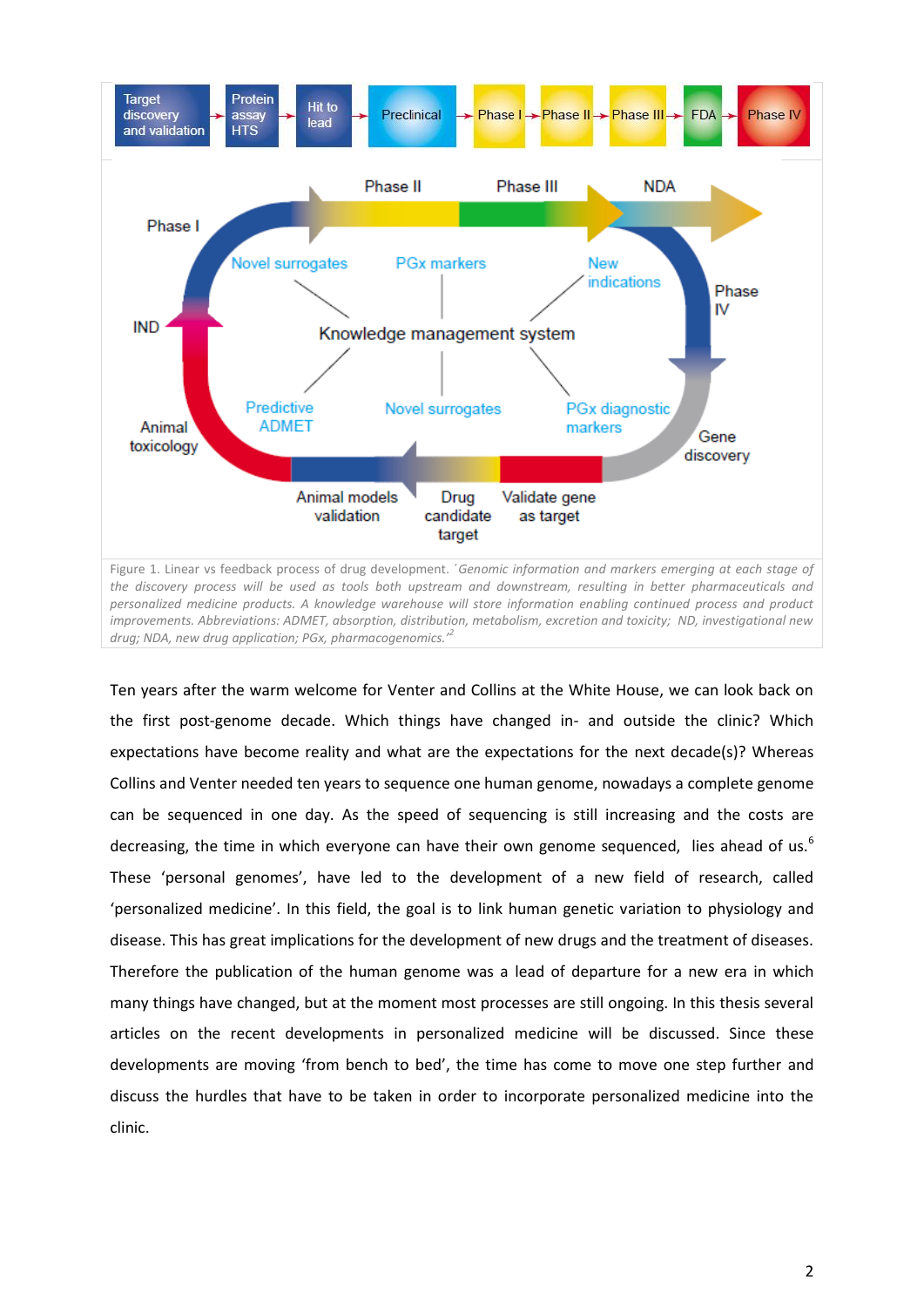There are three different ways in which personalized medicine will likely be used by clinicians and patients; First, the prediction of the way a patient responds to a certain drug. Therefore patients might no longer be treated in a trial-and-error manner, but in an evidence based way by using personal genomes as a tool for outcome predictions. Second, the prediction of the risk that a person has to develop disease, possibly leading to prevention. Finally, the determination of the carrier status of parents and therefore the chance of offspring to develop disease. This will influence prenatal (and possibly pre-pregnancy) screening. All these three topics will be discussed in this thesis. I will start with a few examples of how personalized medicine is already being used inside and outside the clinic. Then, current research on drug response will be discussed. Thereafter the research on predictions on disease risk and carrier status are presented. In the final chapter several issues will be discussed, both practical and ethical, that researchers and clinicians will come across when personalized medicine is implemented into clinical practice.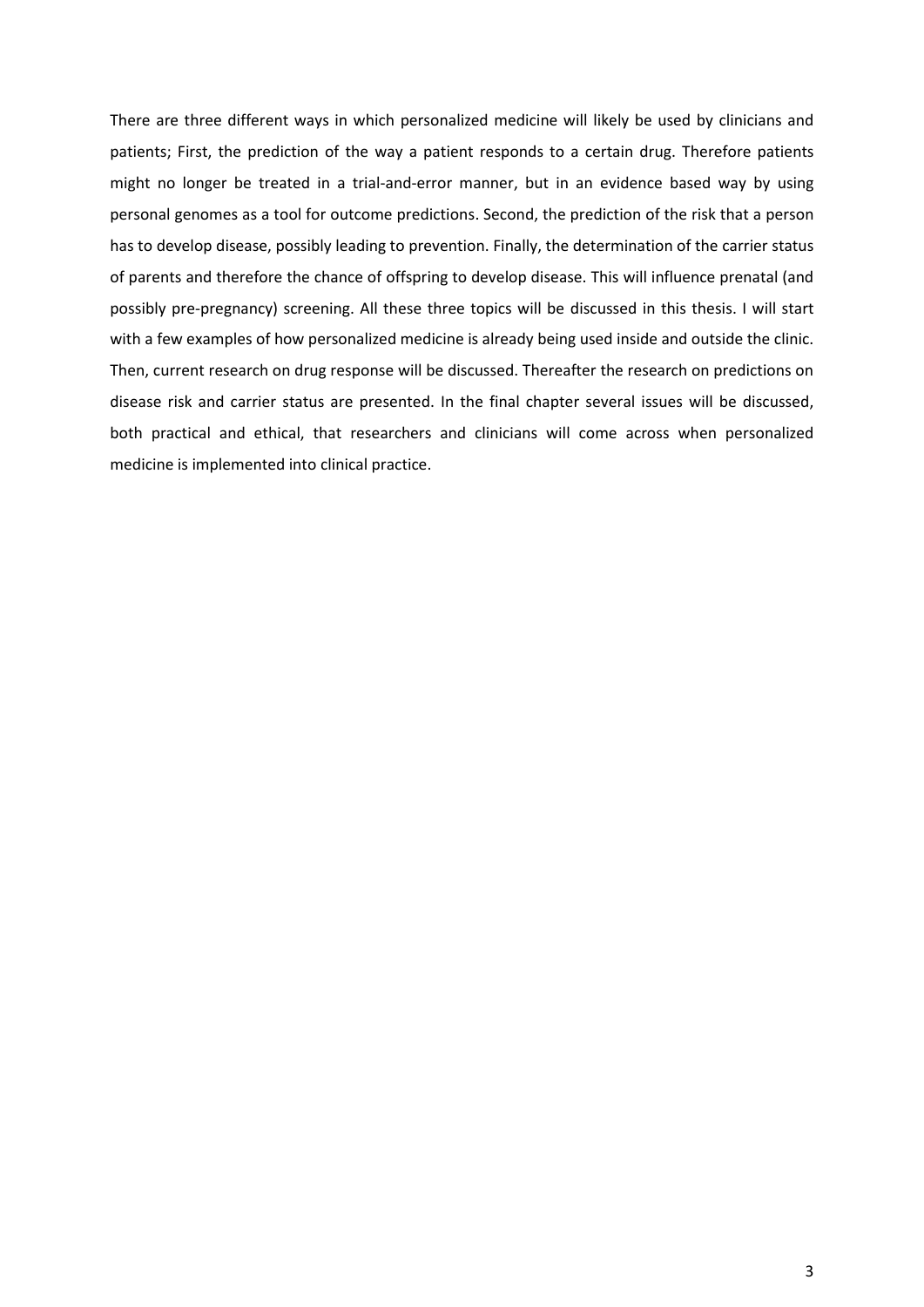# <span id="page-6-0"></span>**2. Current personalized medicine**

Although the development of personalized medicine has only just begun, there are already several examples of the way treatments are adjusted based on predictive factors. In this chapter the treatment of breast cancer will be discussed, in order to show an example of how treatments were personalized in the pre-genomic era. By using breast cancer as an example, the way treatments in the clinic have changed in time, first based on macroscopic and later on microscopic factors, can nicely be illustrated. Something that is done in order to diagnose patients in a pre-clinical stage, is neonatal screening. Therefore neonatal screening is used here as an example of a pre-genomic-era risk prediction. As the use of disease risk predictions based on genetic information is still limited inside the clinic, the first post-genome risk predictions are currently found outside the clinic. There are several companies that offer predictions on a customers' personal risk to develop diseases or the way they will respond to certain therapies, based on their DNA sequence. These direct-to-customer risk predictions will be discussed in the last section of this chapter.

## <span id="page-6-1"></span>*2.1 Personalized medicine in the pre-genomic era*

#### *Breast cancer*

Breast cancer is the type of cancer with the highest incidence in females in USA in 2010 (28% of new female patients with cancer suffer from breast cancer)<sup>7</sup>. From the moment a malignant tumor is diagnosed until the moment the patient is either cured or undergoing palliative treatment, many clinical decisions have to be made. These decisions concern the type, combination and the severity of treatment. Already since the early days, the macroscopic aspects that were used to determine the type of treatment were histology of the tumor, the tumor size, the axillary lymph node status and whether the tumor had metastasized to a distant location. Lumpectomy (surgically removing the tumor) is performed in patients with a small tumor (diameter  $<$  5 cm), whereas mastectomy (surgically removing the whole breast) is performed in patients with a large tumor (diameter > 5 cm).<sup>8</sup> During surgery lymph nodes are being removed, after which tissue is analyzed for the presence of lymph node metastasis. This information is then used to decide whether or not to start with adjuvant chemotherapy (solely patients with a positive lymph node status would be advised to start chemotherapy). Although tumor size and lymph node status have a prognostic value for the outcome of treatment and the overall survival, these factors have a low sensitivity and specificity. This means that the number of relapses and the number of patients that unnecessarily undergo mastectomy is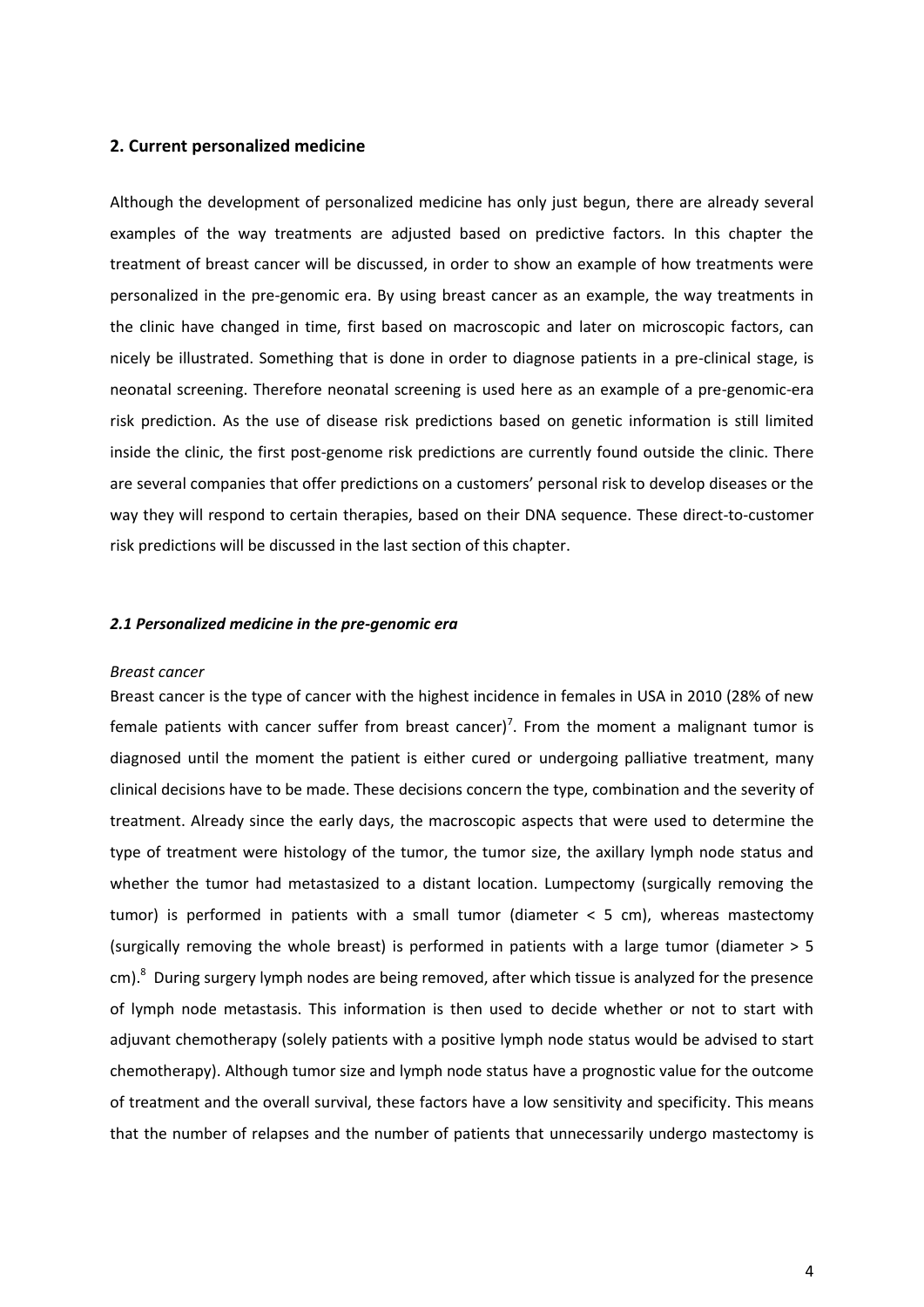relatively high.<sup>9</sup> Therefore clinicians have continued to search for tumor characteristics that have better prognostic value for the outcome of certain therapies.

This has resulted in a few other factors that are nowadays used to determine adjuvant treatment of breast cancer. After surgery, the tumor tissue is stained for the expression of estrogen and progesterone receptors (ER and PR). $^{10}$  Already before the finding that some of the breast tumors express these receptors, patients were treated with drugs that inhibit the function of these receptors by competitively binding their steroid binding domain. Since all malignant breast tumors are analyzed for the expression of ERs and PRs, all patients with tumors that express estrogen or progesterone receptors are treated with 'adjuvant endocrine therapy' (usually tamoxifen) combined with cytostatics, whereas patients with a negative receptor status are treated with cytostatics alone. Because of the development of receptor expression analysis and the adjuvant endocrine treatment the number of relapses and treatment side-effects have decreased. Firstly, by treating patients that are known to respond to such therapy, the disease free survival and the overall survival of these patients have increased. Secondly, since only patients that express the receptors are treated, the other patients are no longer exposed to treatment side effects.<sup>11</sup> Recently another predictive factor has been identified; the overexpression of the human epidermal growth factor receptor Her-2/neu by the tumor tissue is associated with aggressive tumors and poor prognosis. This has lead to the development of a new drug for patients of which the breast tumor tissue overexpresses Her-2/neu. It is a monoclonal antibody against the extracellular domain of the Her-2/neu receptor (trastuzumab). Treatment with trastuzumab increases the disease free survival and the overall survival of this specific group of patients.<sup>12</sup>

We can conclude that currently, many prognostic and predictive factors are used in the treatment of breast cancer. Not only tumor size and (axillary lymph) metastasis are taken into account, but also the expression status of estrogen and progesterone receptors and the overexpression of Her-2/neu are used to determine the right treatment for the individual patient. But can we speak of personalized medicine already? The number of groups to which the patients are classified is still very small and number of patient per group is very large. Furthermore, non-responders can still be found in each group. Therefore the treatment of breast cancer has to be further personalized, in order to treat patients in an evidence based manner. Since the human genome was published, many genes have been annotated and it became possible to create expression profiles in which the expression levels of many different mRNAs could be measured simultaneously. This method was used to study the expression profiles of breast tumor tissue, after which statistical methods have been used to determine subsets of genes that have a predictive value concerning the treatment and prognosis of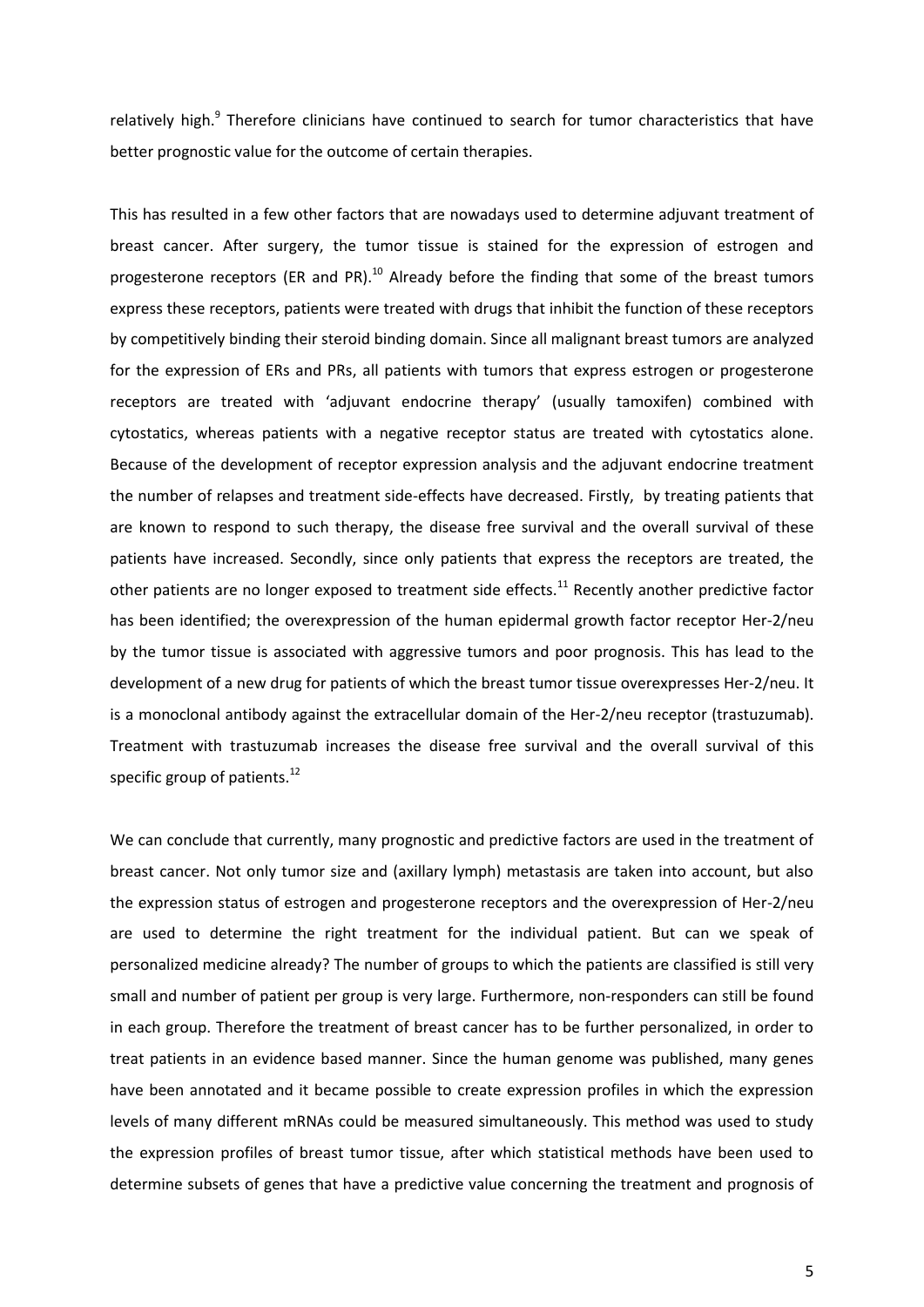breast cancer<sup>13</sup>. In the next chapter, this post-genome high throughput analysis and its implementation in the clinic will be further discussed.

# *Neonatal Screening*

Risk prediction and early diagnosis of disease has already been a goal in medicine for a long time. In the post-genome era, people are trying to achieve this by linking genetic variants to a disease phenotype. But already long before the human genome was sequenced, early diagnostic methods were (and are still being) used. There are several diseases that can be diagnosed in newborns. For a selection of these diseases, early start of treatment results in a better outcome for the patients. Therefore in many countries newborns are screened for a limited number of diseases, that are all selected because early treatment for these diseases is available.<sup>14</sup> Although the treatment for these diseases is not 'personal', the approach in which blood is screened for biological markers and patients are diagnosed before the first symptoms are present, is something that is likely to become the standard for many diseases once everyone's genome can be sequenced. Currently, many countries in Europe and the USA have their one screening program, each with a distinctive set of diseases that are tested in newborns. Almost all countries screen for phenylketonuria and congenital hypothyroidism, two diseases that can be easily treated. When these diseases are not treated, both diseases cause mental retardation, something that can now be prevented.<sup>15</sup> In order to show how screening is performed and incorporated into a national screening program, cystic fibrosis screening is used as an example here.

Recently, a new test in which Cystic Fibrosis (CF) can be diagnosed, was added to the screening program in the Netherlands. CF is an autosomal recessive disease, in which the two CFTR genes, encoding the cystic fibrosis transmembrane conductance regulator, are mutated. This results in a non-functional (or absent) chloride and bicarbonate transmembrane transporter. As a consequence, the electrolyte content of the fluid that covers several epithelial membranes, is changed. In the lungs of CF patients this causes a thick viscous mucus, that impairs the mucus clearance from the upper airways.<sup>16</sup> It has been shown that early treatment of CF results in less pulmonary damage and improved growth and survival.<sup>17</sup> Therefore all children in the Netherlands are now screened for CF. After birth a blood sample is taken from the heel of the newborn. First, the concentration of immunoreactive trypsinogen (IRT) in measured. This is elevated in CF patients due to a decreased pancreatic function. Therefore, elevated IRT is the first result that points towards CF. In all positive samples, the two CFTR genes are sequenced and screened for a panel of known CFTR-mutations.<sup>18</sup> In this way, the knowledge on the pathogenesis of this 'single gene'-disease, is used to screen for CF patients and start treatment in newborns.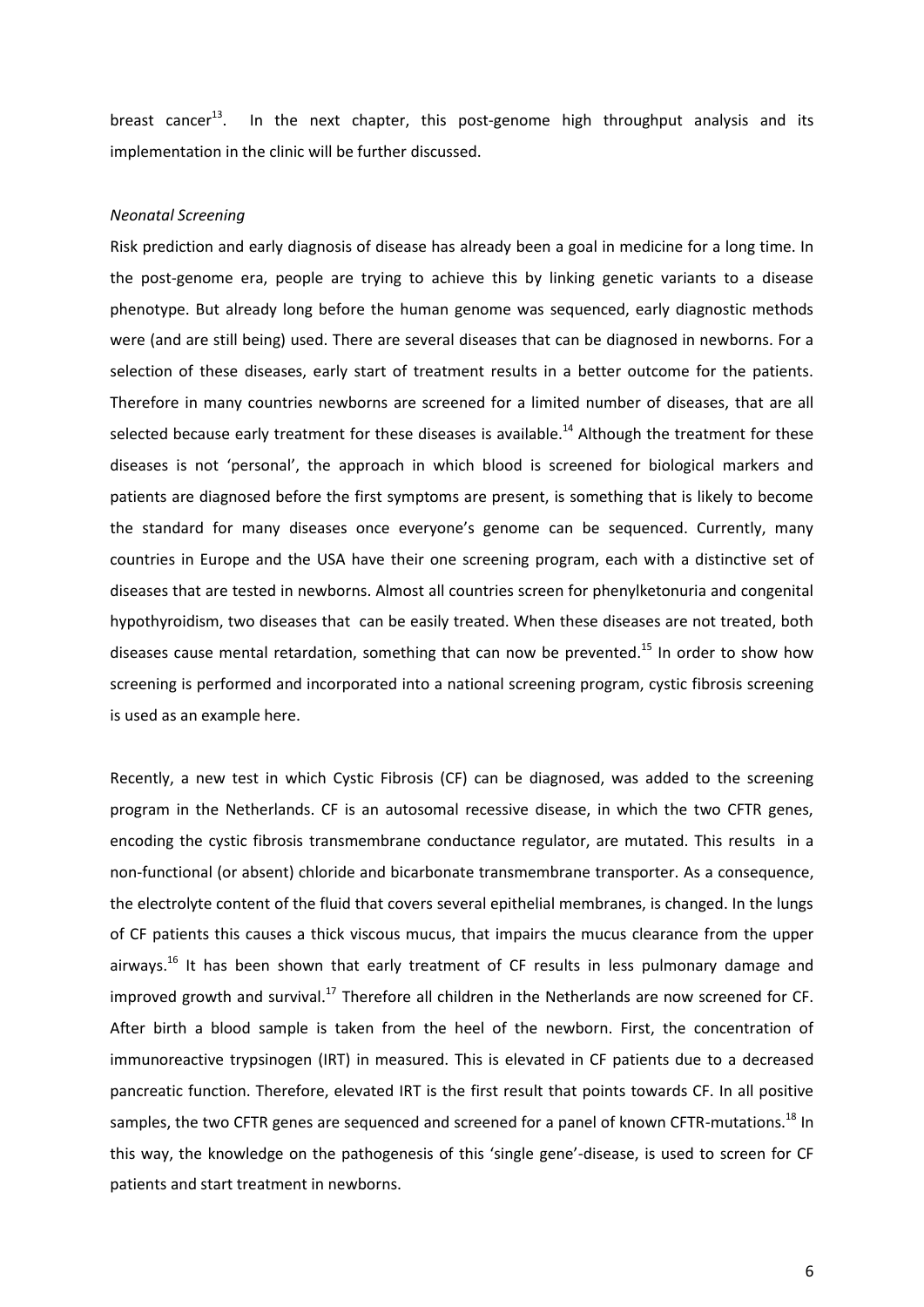We have seen two examples of how current knowledge on disease is used to improve diagnosis and treatment of disease. In the next section, we will show how personalized medicine is currently used outside the clinic, in a commercial manner.

# <span id="page-9-0"></span>*2.2 Commercial direct-to-costumer SNP analysis*

As we have seen in the previous sections of this chapter, it is possible to screen an individual for characteristics of disease or carrier status. To search for (disease) characteristics based on someone's genotype, all you need is a person's DNA and the tools to analyze it. In the last few years, new companies have arisen that provide people information on their own genome. One of this companies is 23andme.

When someone sends 23andme a sample of saliva, this person's genome is screened for inter-human variants, called single nucleotide polymorphism (SNPs). SNPs are DNA variants of a single nucleotide that commonly differ between individuals. SNPs can be found all over the human genome and are mapped by the International Hapmap consortium, in the Hapmap project.<sup>19</sup> This map of SNPs is used in many studies to link these variants to diseases, carrier status, human traits and drug response.<sup>20</sup> As



these studies continue to be published, individuals can constantly be updated on their variant status. At 23andme, 1.000.000 SNPs are analyzed, by using a chip that contains probes for each SNP. This information is then used to inform the customer about their own traits, disease risk and drug response based on what is known from literature. Each month newly published findings are linked to each genome and the customer is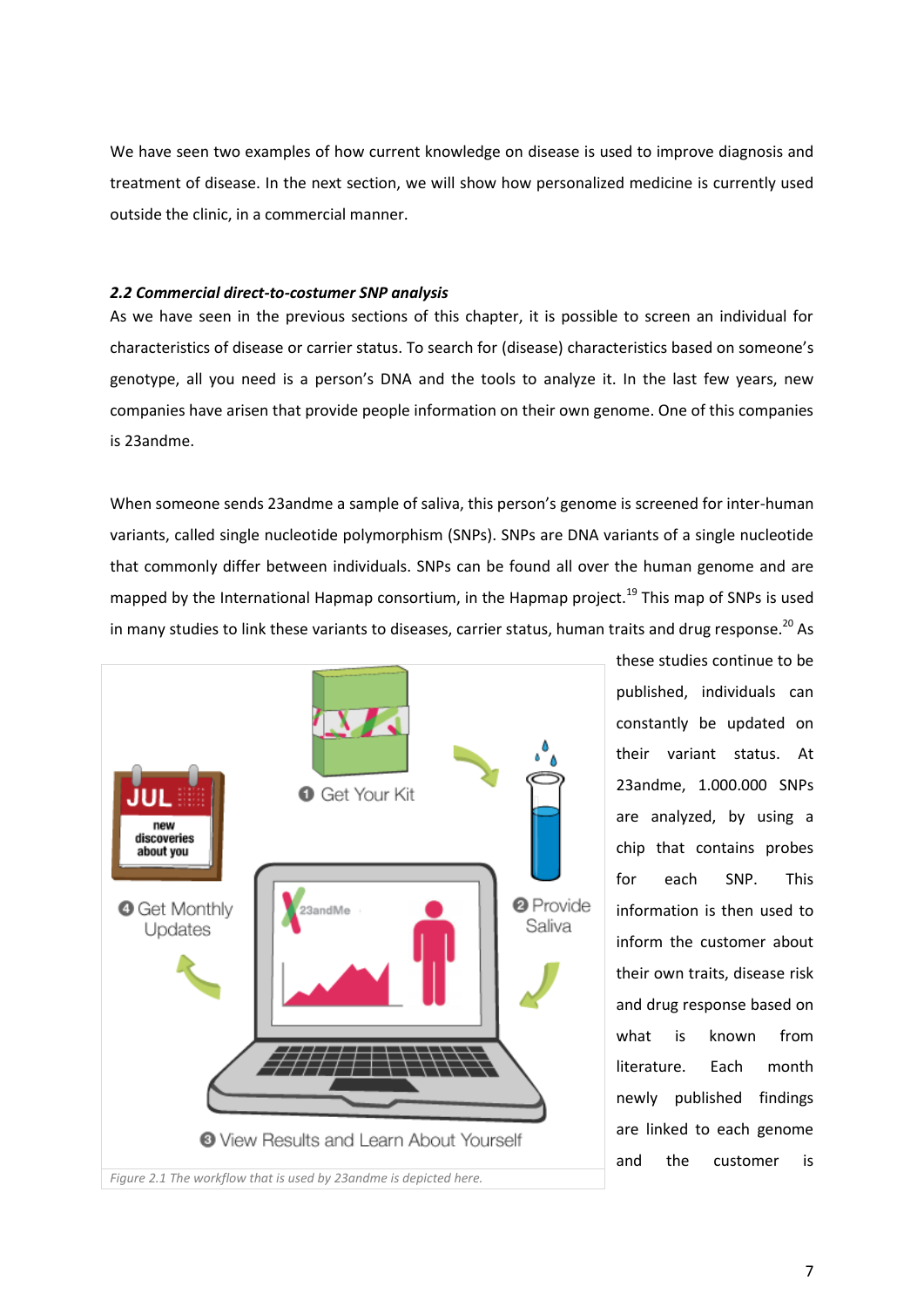updated on what has been found (figure 2).

For \$199, 23andme performs a SNP-analysis and keeps their customers informed on four subclasses of information; disease risk, carrier status, drug response and ancestry. To get an overview of the information such companies can offer their customers, an example of each subclass is discussed here. At this moment the company includes information on 95 diseases. As an example, the information related to bladder cancer that is provided is based on four separate studies in which three SNPs [\(rs798766,](https://www.23andme.com/you/explorer/snp/?snp_name=rs798766) [rs9642880,](https://www.23andme.com/you/explorer/snp/?snp_name=rs9642880) [rs710521\)](https://www.23andme.com/you/explorer/snp/?snp_name=rs710521) have been linked to increased or decreased chance to develop bladder cancer.<sup>21-24</sup> Therefore the variants of the customers genome is used to give information about the relative chance the individual has to develop bladder cancer, based on these three SNPs.

There are 24 diseases on which the customer is informed about whether or not he or she is carrier for this disease. A carrier is someone that has one of the two disease alleles, but does not have the disease phenotype. Bloom's syndrome is one of these diseases, caused by mutations in the BML gene. Patients that are affected with this autosomal recessive syndrome are exceptionally small throughout life and suffer from many complications, especially cancer. The predisposition to develop cancer is due to the defective BML recQ helicase homolog protein that results in chromosome breakage.<sup>25</sup> Customers that are found to be carrier of Bloom's syndrome could use this information to prevent getting children with Bloom's syndrome, as their partner could be screened for mutations in the BML gene as well.

Customers are also provided with information on how they likely respond to 19 drugs. An example is Metformin, a drug that is used in treatment of type II diabetes. It is the most prescribed drug in patients with type II diabetes, but the effectiveness of Metformin varies a lot between individuals. As under- or over-treatment with Metformin can give severe side effects (hyperglycemia and hypoglycemia respectively), information on variants that influence response to Metformin<sup>26</sup> could be used by clinicians to adjust initial Metformin dose in individual patients.

As modern customers do not only want to be provided with all this serious information, 23andme provides more trivial ins and outs based on an individual's genomic data as well. For example, customers can discover the global origins of their ancestors and compare their genome to genomes of 50 populations worldwide. Furthermore, it is possible to find out what your odds are for male pattern baldness or what type of earwax you have (wet or dry), of course again based on a scientific article in Nature Genetics.<sup>27</sup>

In this chapter, I have given an (incomplete) overview of the current state of personalized medicine in the clinic. It is starting to be used to predict a patients drug response (currently, mostly in cancer

8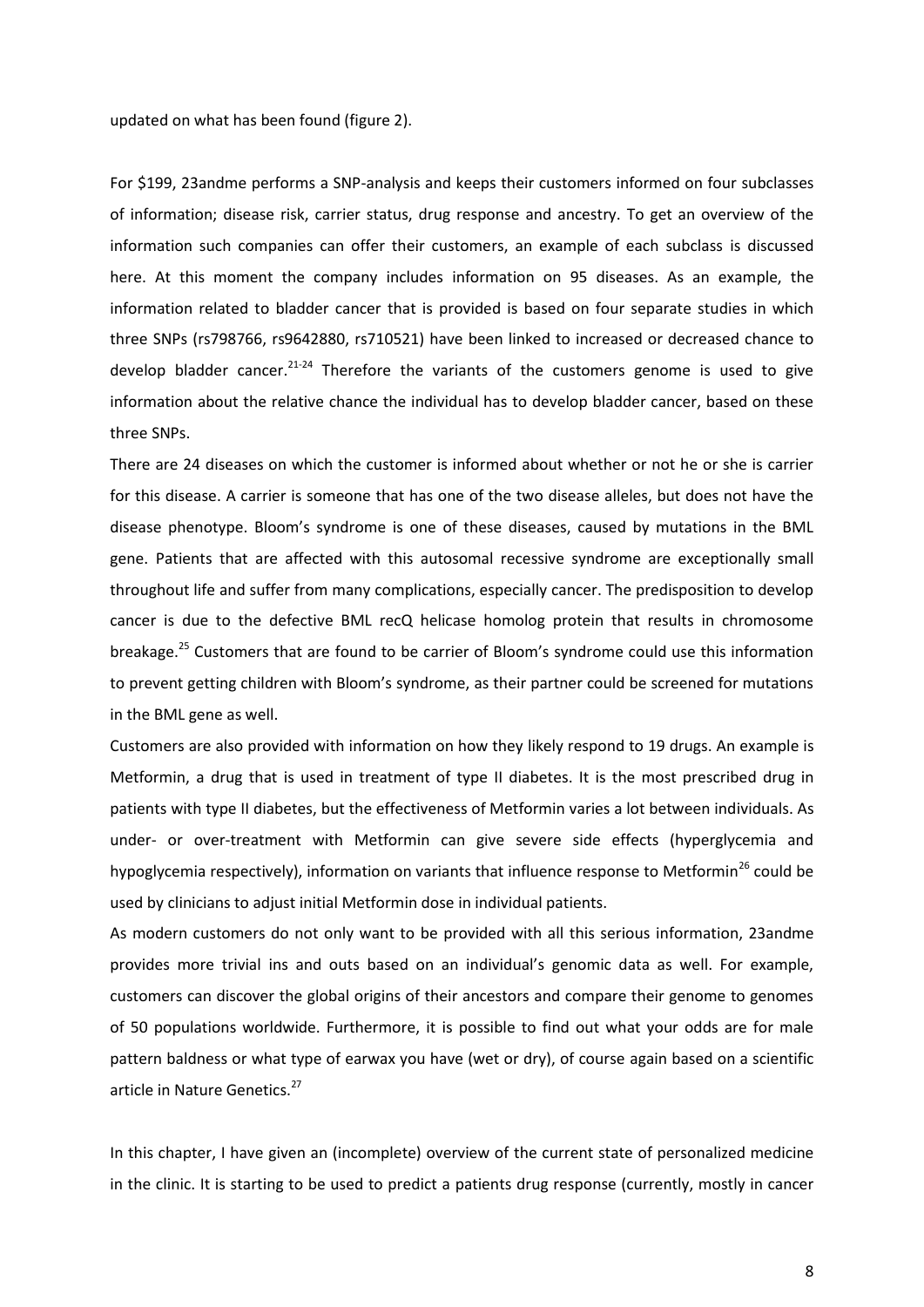treatment) and it is used to early detect diseases in newborns. Furthermore I have illustrated what kind of information can be provided to customers by commercial companies. In the final chapter of this thesis I will discuss the possible implications of ongoing commercial sequencing for clinicians. In the next two chapters new developments in personalized medicine will be discussed and by sketching several examples, I will give an idea of what the near future might look like.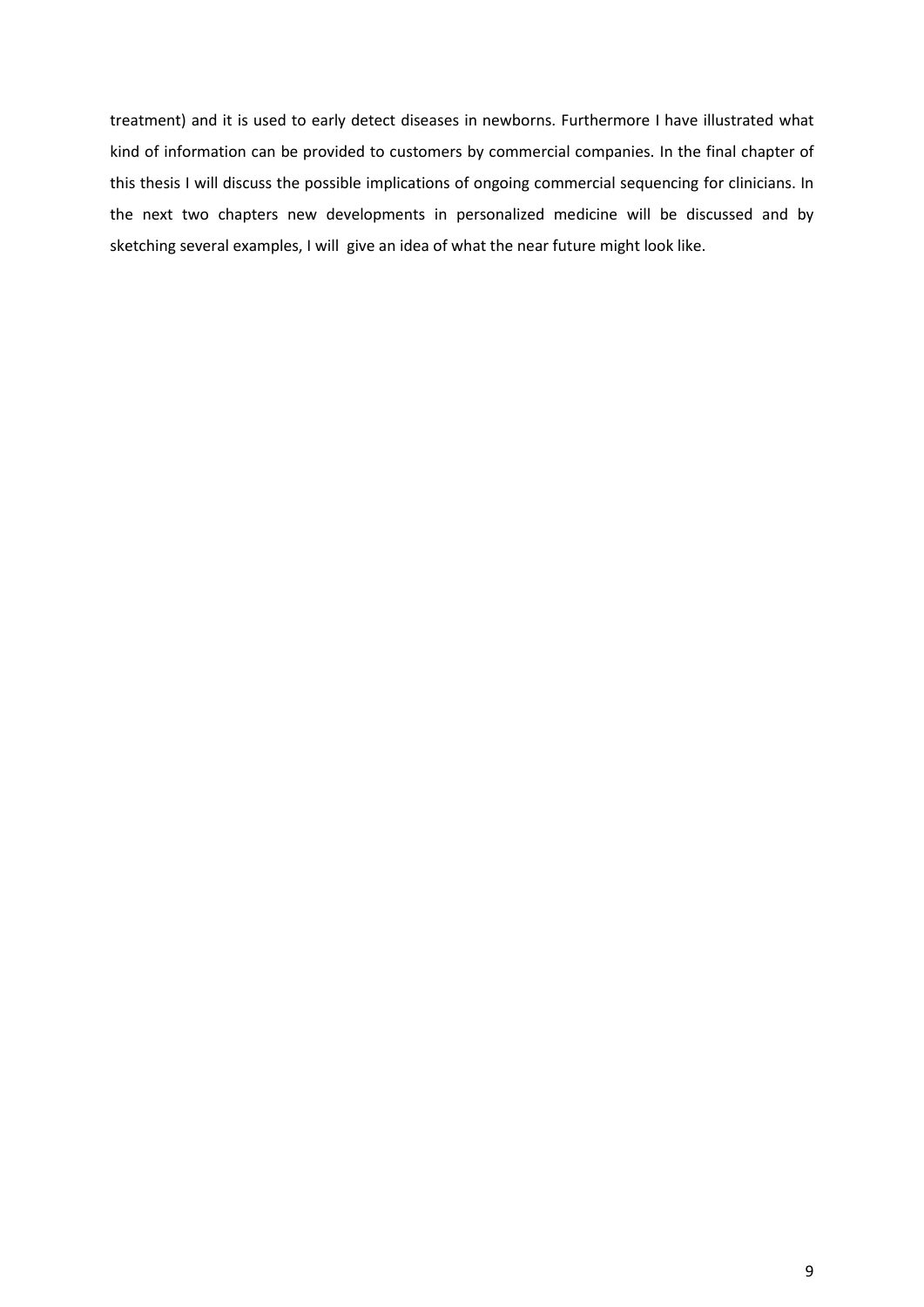#### <span id="page-12-0"></span>**3. Drug response**

Since the publication of the human genome, research concerning the development of new drugs has changed tremendously from the development of 'one size fits all' drugs to medication that can be prescribed based on a patients individual genetic background. Although the incorporation into the clinic is lacking behind, these developments are quickly progressing. This is due to the possibility to retrieve information on a patients' genome sequence, that can be used to determine individual characteristics involved in drug response. This is called 'genomic medicine' or 'pharmacogenomics'. Genomic medicine is defined as the use of information from genomes and their derivatives (RNA, proteins and metabolites) to guide medical decision making<sup>28</sup>, both improving patient outcome and minimizing adverse effects<sup>29</sup>. In this chapter a few examples of pharmacogenomic research will be discussed. I will first show how prescription of drugs can be based on genetic variants and second I will show how tumor characteristics can be used to predict prognosis and metastasis, which can be used in therapy decision guiding. Thereafter, the discussion will focus on the challenges that have to be faced in order to implement medical genomics into the clinic.

#### <span id="page-12-1"></span>*3.1 Pharmacogenomics and ADME genes*

Currently, many drugs are prescribed to large groups of patients, while the desired effect is only achieved in a limited number of that patients. This means that many patients do not respond to the prescribed drug. Furthermore, a number of drugs cause side effects in part of the patients that use them. These side effects can be so severe that some patients cannot continue using these drugs. For most drugs the molecular mechanism of action is unknown and it is not possible to predict if a certain drug will be effective in a patient or if the drug is likely to cause severe side effects. However, there are some factors that are common in the kinetics of all drugs and these factors might be used in the future to predict drug response in individual patients. Although these common factors are not the only factors with predictive value for drug response, they are discussed here because many promising studies have been done on this specific set of genes. 30

All drugs, regardless of their function, first have to be absorbed, after which they are distributed, metabolized and finally from the body or from the side of action. In most pharmacokinetic reactions these four processes, Absorption, Distribution, Metabolism and Elimination (together called ADME), are guided and/or performed by a limited number of proteins. Inter-individual variation in proteins and genes that are commonly involved in those processes can explain part of the variation in drug response. For example, a mutation in a protein that absorbs a certain medicine from the ileum could cause variation in the efficiency of this process and will therefore result in variation in concentrations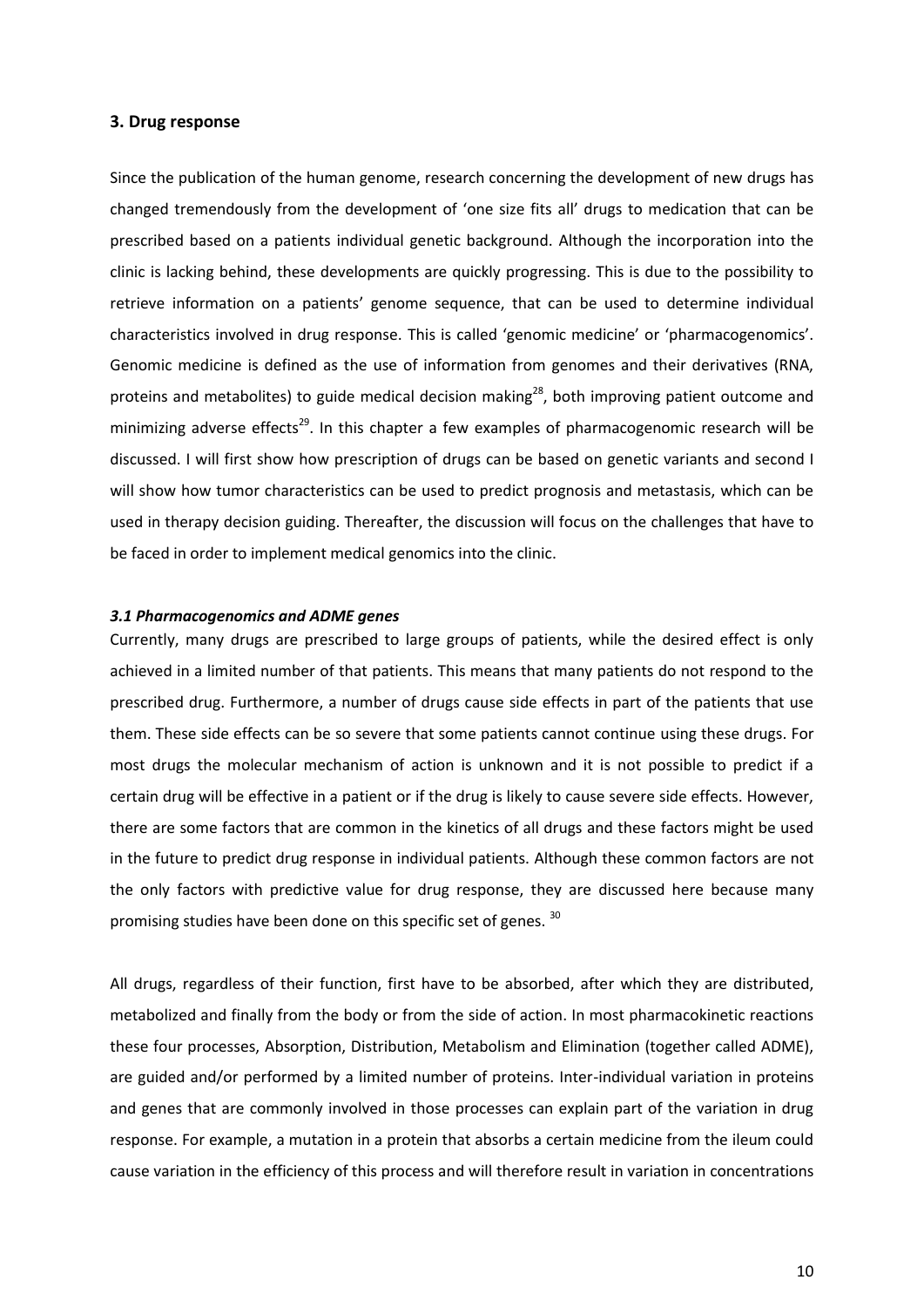of the drug in different patients. ADME genes are usually grouped into four categories; 1. Phase I and II metabolizing enzymes, that are respectively responsible for modification of functional groups and conjugation of endogenous moieties. 2. Transporter proteins, which are responsible for transport in and out of cells. 3. Serum binding proteins, which bind molecules in order to transport them trough the circulation. 4. Transcription factors and modifiers that are involved in the transcription of other ADME genes.<sup>30</sup> Genetic variation in many ADME genes have been intensively studied.<sup>31,32</sup> Therefore it is has become possible to link this genetic variation to variation in drug response and use the outcome of such studies as a guidance for the prescription of drugs.

When it comes to the prescription of drugs, it is important to notice that scientific knowledge on genetic variants that cause variation in drug response does not automatically lead to implementation of this knowledge into the clinic. The use of such information for medical decision making has to be approved by national institutions. In 2005 the US Food and Drug Administration (FDA) has made it possible to submit pharmacogenomic data together with new pharmaceutics, as the FDA anticipated on an increase in genomic data in drug development and response.<sup>33</sup> Therefore it is no longer a scientific exercise to couple drug response to genetic variants, but it is becoming practice to administer drugs with information in the drug label on genetic variants and drug response. In the future it is likely that determination of differences in drug response caused by genetic variation, will become incorporated into the clinical testing phases. Currently, the most successful example of a drug for which genetic variant in ADME genes are causally related to drug response is Warfarin.

# *Warfarin*

Warfarin is the most prescribed anticoagulant worldwide. Anticoagulants are used in patients that are at risk of developing infarctions caused by thrombi or emboli. By using these drugs, a part of the process of coagulation is inhibited, making the process as a whole less efficient. As Wafarin inhibits coagulation, an undesired side effect that is that patients have a higher change of developing hemorrhages. In individual patients the range of doses at which Warfarin is effective, but not toxic (the dose at which it doesn't cause bleeding) is very small. This means that it is important that patients get the exact right dose, in order to prevent infarctions or hemorrhages. As there is an 20 fold inter-individual variation in required Warfarin dose, predictive factors of the required dose are needed.<sup>34</sup> Until recently, the only variables that could be used to predict the required dose were clinical and environmental factors like age, foods, interactions with other drugs and gender.<sup>35</sup> But nowadays genetic variants have been discovered that are predictive as well.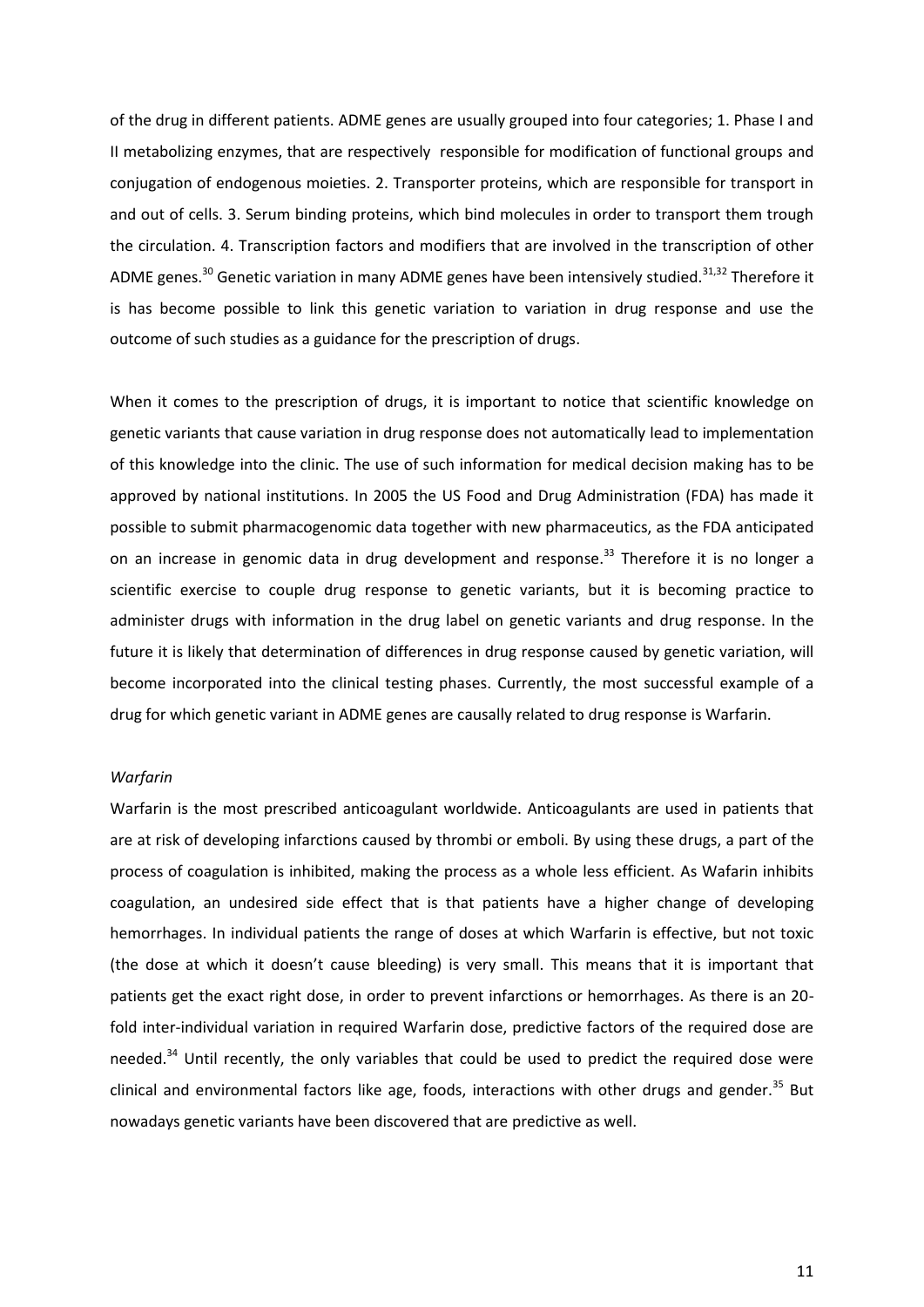Warfarin is a racemic mixture of R- and S-Warfarin, with S-Warfarin having a 3 to 5 times more potent anticoagulant effect<sup>36</sup>. Variants in enzymes and proteins that are involved in the pharmacokinetics and pharmacodynamics of S-Warfarin are therefore likely to contribute to the interpatient variation in Warfarin response. S-Warfarin is almost exclusively metabolized by the enzyme CYP2C9 to 7-hydroxywarfarin in the liver. 11 Genetic polymorphisms have been described for the CYP2C9 gene, of which CYP2C9\*2 and CYP2C9\*3 are the most frequently occurring variants. In various studies in different populations these variants were indeed found to account for part of the variable dose requirement of Warfarin. Patient that are hetero- or homozygous for CYP2C9\*2 or CYP2C9\*3 need lower Warfarin dose and were found to have an increased risk of bleeding complications<sup>37</sup>.



As the target of Warfarin is known, it is possible to search for interindividual variation in the pharmacodynamics of Warfarin, rather than only in the pharmacokinetic ADME-genes. Warfarin performs its function by inhibiting Vitamin K epoxy reductase complex subunit 1 (VKORC1) and therefore limits the regeneration of reduced Vitamin K. Reduced Vitamin K is a cofactor for the activation of several clotting factors, thus Warfarin indirectly inhibits the activity of these clotting factors (and therefore secondary coagulation).<sup>38</sup> Genetic variants could cause variance in the effectiveness of the inhibition of

VKORC1 by Warfarin. It has been shown that in a group of 201 patients that use Warfarin, the dose response (measured by INR (international normalized ratio for prothrombin time)) correlates with common SNPs in the VKORC1 gene, meaning that the required dose could be predicted based on the variant. As these SNPs were found in non-coding regions, they are thought to affect the transcription, splicing or stability of VKORC1. $38$  In the first Genome Wide Association Study (GWAS) that was performed to detect polymorphisms that alter drug response, Takeuchi *et al.* have validated that CYP2C9 and VKORC1 are associated with required dose of Warfarin. They found that CYP2C9 and VKORC1 respectively account for 30% and 12% of the Warfarin dose variance. Furthermore a SNP at CYP4F2 was found to account for another 1,5% of the dose variance.<sup>34</sup> As genetic tests for these SNPs are widely available, it will soon be possible to retrieve information about the SNPs of an individual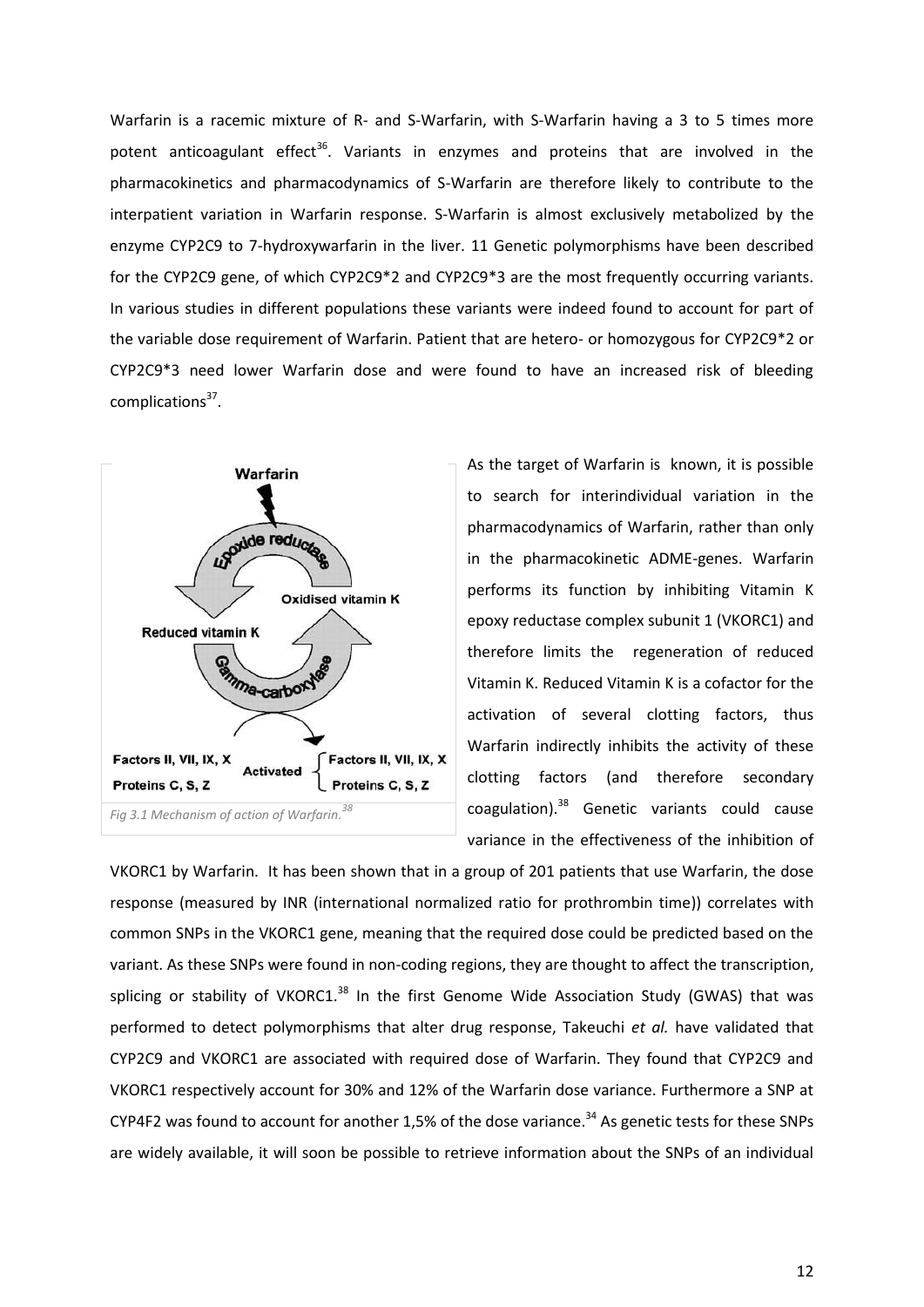patient and use this information together with clinical and environmental factors to determine the required dose for each patient.

#### <span id="page-15-0"></span>*3.2 Personalized medicine in cancer*

Cancer research is currently the leading field in personalized medicine. There are two major differences between personalized medicine in cancer and in other diseases though. First, the factors that are used to distinguish different groups of patients are tumor-specific factors, rather than somatic genetic variation that is used in other disease. Second, personalized medicine approaches in cancer are currently mostly used to determine the prognosis of the disease, while in other fields people are looking for factors that can tell whether a drug will be able to perform its function in a certain patient. This is due to the fact that the major factor that is used to guide decision making in cancer therapy is the prognosis of the course of the disease. An example of a method in which variation in mRNA expression is used as an prognostic factor is the Mammaprint. In the last section of this chapter a non-genomic, but very innovative, predictive factor will be discussed.

#### *Mammaprint*

In the previous chapter we have seen how tumor specific factors are currently used to determine whether adjuvant systemic therapy is needed in treatment of breast cancer and what types of therapy can be used. At this moment, the major reason to start chemotherapy after surgically removing the tumor is the presence of distant metastases or positive lymph nodes. During surgery, the lymph nodes that are directly in contact with the tumor are removed. Therefore it is possible to search for microscopic disease in the tissue of these lymph nodes. Determining the presence of distant metastases is not as easy, as the tissue to which the tumor has metastasized is not known. Furthermore, a tumor (or metastasis) is currently only clinically detectable when its volume is minimally 1 cm<sup>3</sup>, therefore it can only be found when it consists of at least 10<sup>9</sup> cells. Chemotherapy reduces the risk of distant metastases by 33%, but it is estimated that 70-80% of the patients would survive without chemotherapy. Ideally, the patients that would benefit from the treatment should be classified on forehand, especially since chemotherapy has a high morbidity and can even cause death. $^{39}$ 

In the near future it will be possible to predict whether a tumor has the potency to metastasize, based on tumor specific characteristics. Van 't Veer *et al.* have developed an mRNA expression signature that is predictive for a short interval  $($ < five years) to distant metastasis.<sup>40</sup> This signature was developed by using an hierarchical clustering algorithm to cluster the microarray expression profiles (5000 genes) of 98 primary breast cancers. It was found that the tumors could be clustered in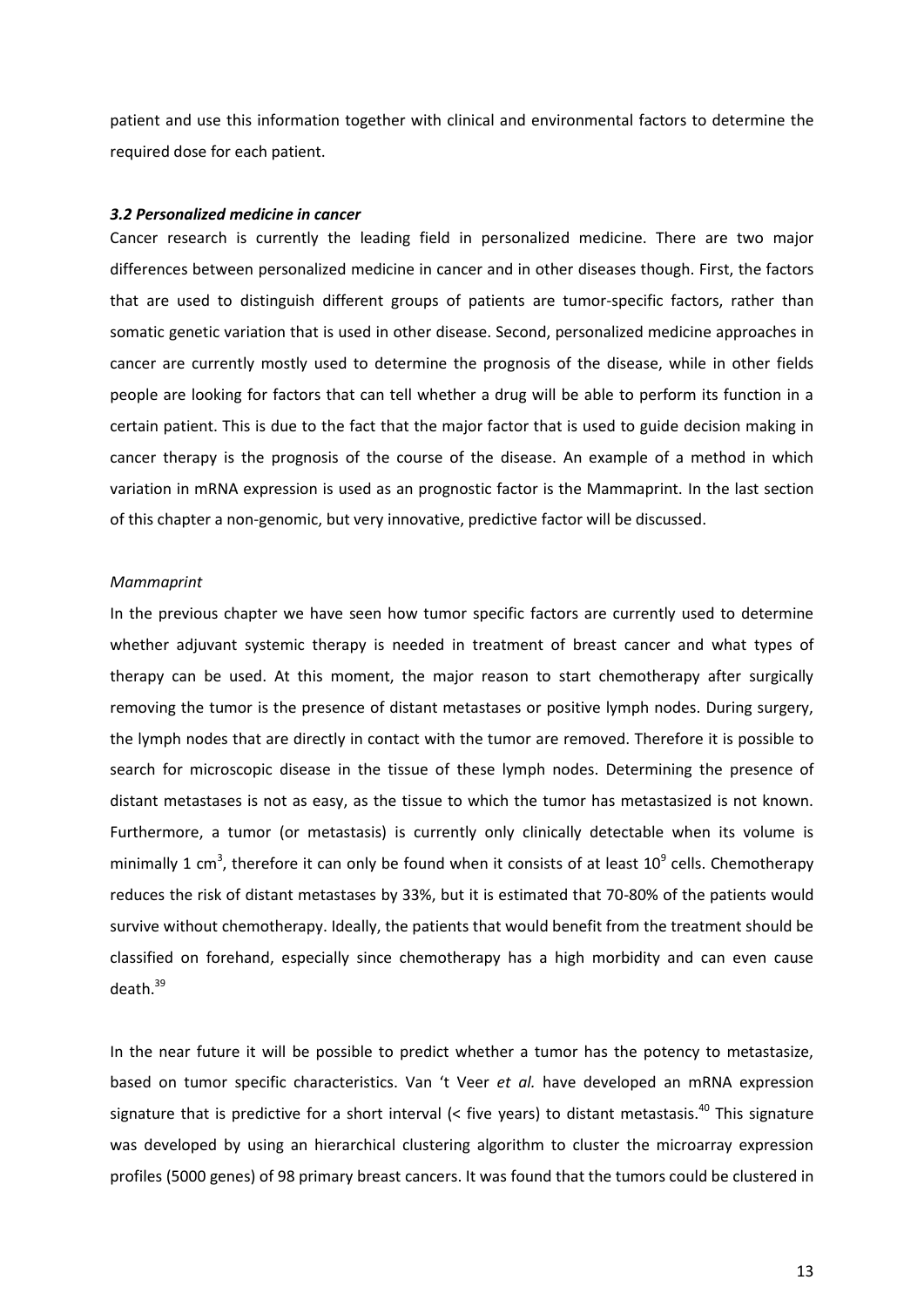two groups. As the study was performed in retrospect, the clinical outcome (development of metastasis within five years) was known for these patients and it was possible to determine which genes were predictive for the development of metastases. This group of genes consists of 70 genes and is called the Mammaprint. In another study this expression signature was tested on 295 patients and was found to be very predictive for the clinical outcome of these patients as well.<sup>41</sup> Furthermore, statistical analysis showed that the signature has a higher specificity than clinicopathologic factors and that it can be used as an independent factor in prognostic risk assessment.<sup>42</sup> By using the Mammaprint, patients that are at risk for the development of metastases can get aggressive chemotherapy, whereas patients that are not at risk will no longer be treated with cytostatics.

# *Circulating tumor cells*

Expression profiles of tumor tissue is possibly not the only method to predict metastases in cancer patients. During the process of metastasis, tumor cells detach from the primary tumor and move either through blood or the lymphatic system, to a distant organ.<sup>43</sup> Quantification of the amount of Circulating Tumor Cells (CTCs) could therefore be a measure for the amount of cells that are detached from the tumor and indirectly for the process of metastasis. Although the clinical relevance of CTCs is still subject of debate, the detection of CTCs as an method to determine prognosis is discussed here, as it shows the diversity in development of methods in the field of personalized cancer care.

The dissemination and the implantation of tumor cells at distant sites is a multi-step process. After dissemination the tumor cell circulates through the body, during this part of the process most cells die, only cells that perform well can succeed in invasion of a distant organ. Figure 3.2 depicts a range of processes that lead to the development of disseminated malignancy and the obstacles that disseminated cells have to overcome in order to successfully occupy a distant organ.<sup>43</sup> There is evidence that CTC detection can be used for prediction of cancer prognosis and the diagnosis of metastases in breast cancer patients. It has been shown that the detection of CTCs in patients with a negative lymph node status is an independent prognostic factor for early clinical relapse and diseaserelated death.<sup>44</sup> In another study, the quantification of CTCs was used to evaluate the response of breast cancer patients to systemic chemotherapy. A clear correlation was found between a decrease in number of CTCs (more than 10-fold) after systemic therapy was started and the final response of the tumor. Therefore, CTC detection might be a tool for closely monitoring therapy response.<sup>45</sup>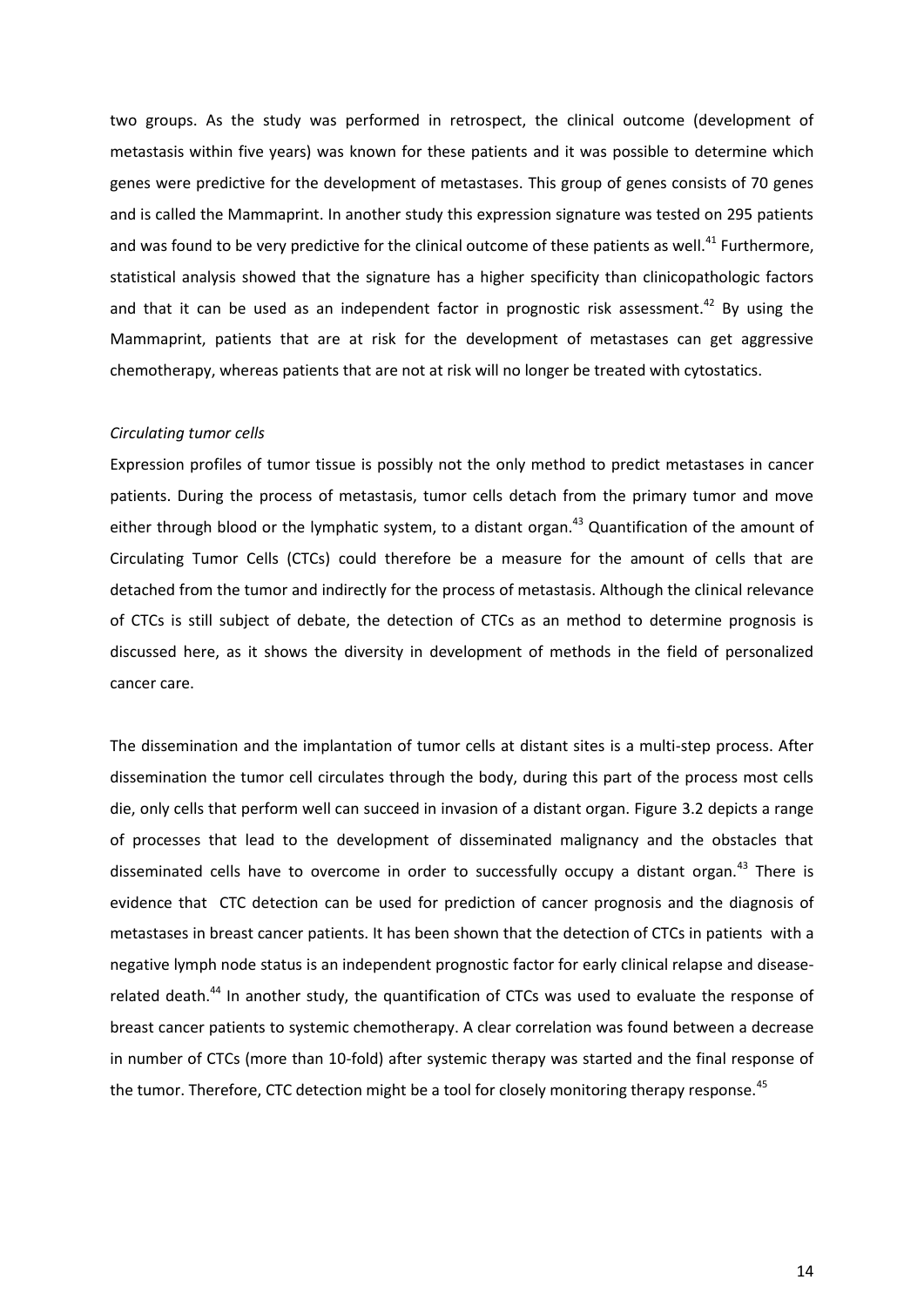

*distant target, are depicted.<sup>46</sup>*

Before CTC detection can be incorporated in decision guidance for cancer therapy, the technical procedures will have to be improved. The detection of CTCs can be done in two different ways, first by Polymerase Chain Reaction (PCR), in which primers for tumor specific DNA or mRNA targets is used. And secondly by cytometric techniques, in which cell morphology and cell surface markers can be used to detect CTCs.<sup>46</sup> The limitations of the detection are the limited number of known tumor specific markers that can be used, complicated by the fact that these markers should only be present in tumor cells (not on other circulating cells) and ideally are shared between CTCs of different patients with the same type of cancer. Furthermore, the enrichment methods for CTCs are still limiting in detection of CTCs with high sensitivity and specificity. Several methods for CTC detection have been described so far. Peripheral blood can be filtered, in order to separate the small leukocytes from the larger tumor cells. Furthermore, CTCs can be enriched by tumor specific antibodies that can be bound to a magnetic microbead after which tumor cells can be magnetically selected. One of the problems with all enrichment methods is that it is hard to control for intersample differences.<sup>46</sup>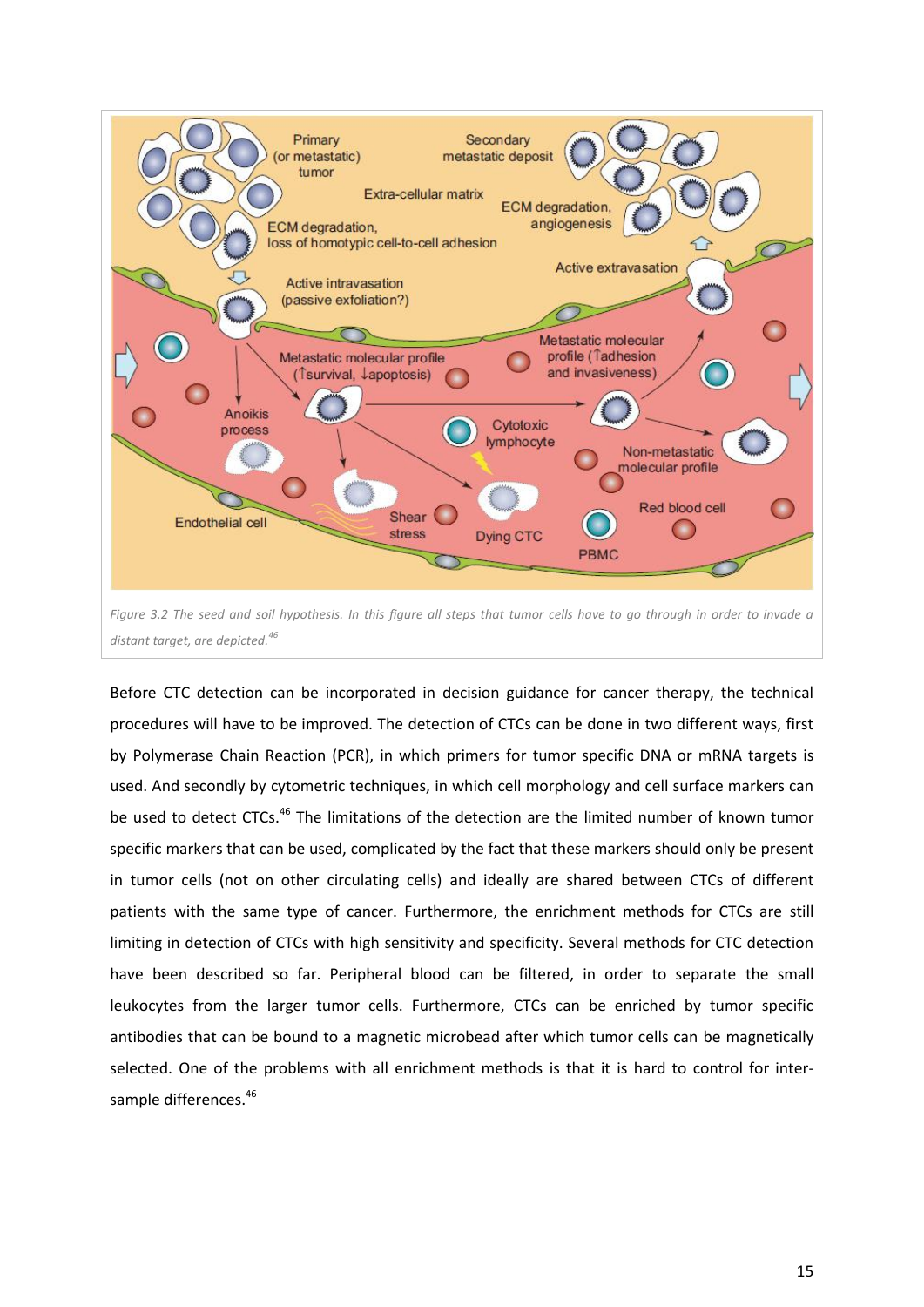We have seen that in personalized cancer care, methods are being developed that help to predict the prognosis of the disease and especially the metastatic status. In the previous section, it was shown that genetic variation in ADME genes can be used to predict the way an individual responds to a certain drug. It should be noted that the use of genetic variants in ADME genes is used for the response to anti-cancer agents as well. For example, the efficiency of metabolism of tamoxifen was found to be related with genetic variation in the CYP2D6 gene and a mutation in the DPD gene (DPD\*2A) causes the inability to degrade fluorouracil (5-FU) and is therefore associated with lethal outcome of treatment with 5-FU.<sup>47</sup> We can conclude that many new methods to predict drug response and guide medical decision making are being developed and will be used by clinicians in the near future.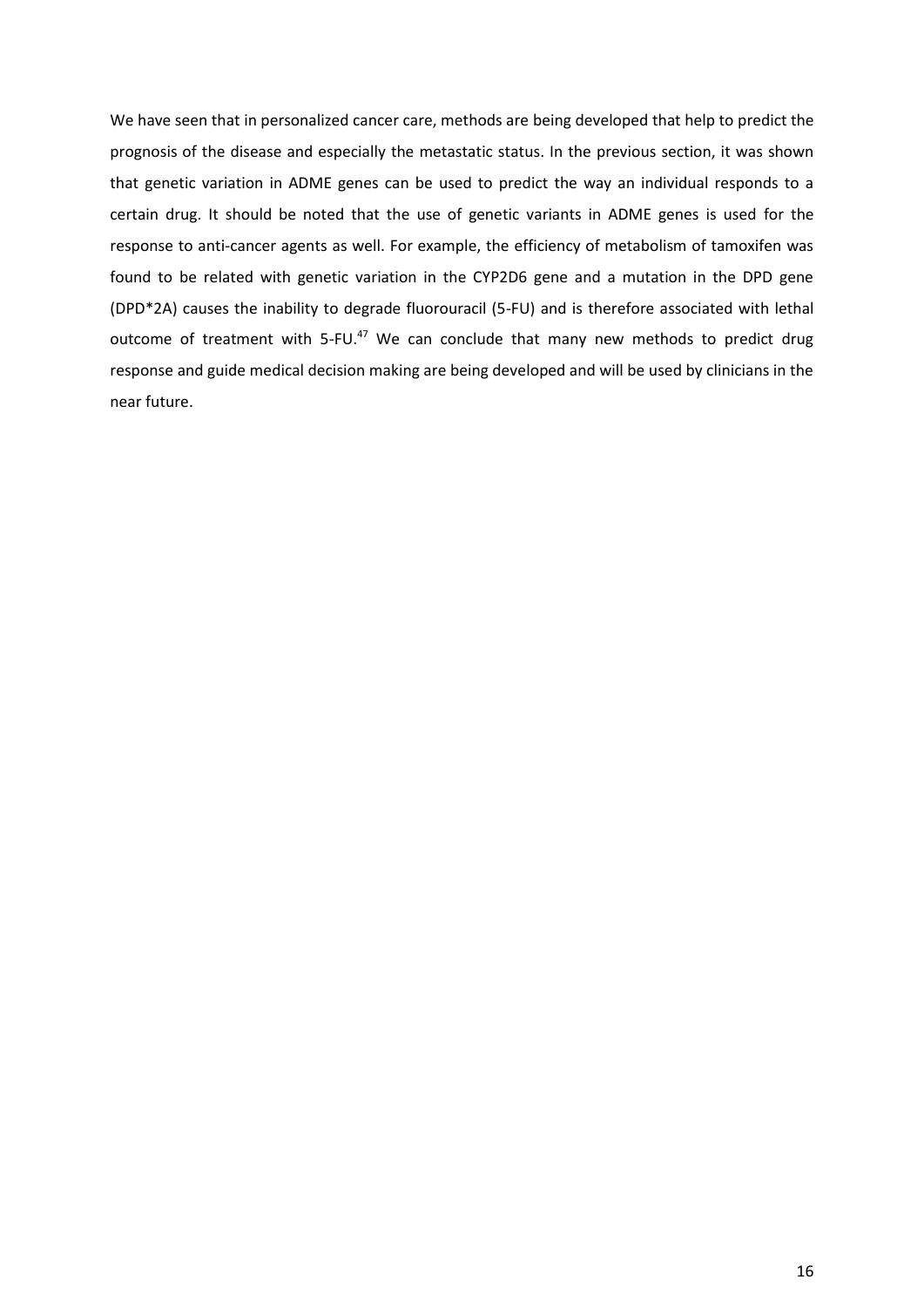# <span id="page-19-0"></span>**4. Health risk assessment**

For most diseases it is not possible, based on predictive factors, to be 100% sure if someone will, or will not develop a certain disease. Health risk assessment can then be used to determine what risk an individual person has to develop disease. This information can be used to take preventive measures, start early treatment or even to support a diagnosis. Risk factors can be both genetic and nongenetic. Non-genetic factors, like environmental factors, are already studied and used for risk assessment for many decades. As genetic factors, which are being discovered since the post-genome era, will be a replenishment to non-genetic factors, both will be discussed in this chapter.

#### <span id="page-19-1"></span>*4.1 Health risk assessment in current practice*

Knowledge on the risk an individual patient has to develop a certain disease can help clinicians to prevent and diagnose disease. Currently, different types of risk factors are used, especially by general practitioners, as support for diagnosis and to guide medical decisions.<sup>48</sup> Risk factors can be divided into different groups: family history, personal factors, biomarkers and environmental factors. All of these factors are determined by epidemiological studies, in which the presence of these factors is correlated to the prevalence, incidence or prognosis of disease. As cardio-vascular disease (CVD) is the main cause of death in the developed world, many studies have been performed to determine risk factors. Therefore, I will use CVD as an example to show how different groups of risk factors are currently being used to assess the risk of an individual patient to develop a certain disease.

# *Cardio-vascular disease*

Several studies have determined family history of coronary heart disease as an individual risk factor for developing the disease<sup>49, 50</sup>. These studies did not determine the genetics of CVD, but they investigated whether offspring of people that suffer from CVD have a higher risk to develop CVD. The knowledge that a family history of CVD increases the risk of developing CVD is used by clinicians; a patient with a positive family history is informed about the environmental risk factors, so the patient can prevent the development of CVD by lifestyle changes. Furthermore, general practitioners are more alert in noticing the first symptoms of CVD in these patients.<sup>51</sup> Therefore, this risk factor is used for prevention of, and screening for CVD. When it comes to prevention of CVD, environmental factors that cause CVD come into play. Tobacco use is the environmental factor that contributes most to the development of CVD. In women under the age of 50 years, smoking is the leading cause of coronary heart disease.<sup>52</sup> Furthermore, obesity and physical inactivity can cause atherosclerosis and therefore predispose a person to develop CVD.<sup>53</sup> Risk factors that cannot be prevented are the personal factors. In CVD age and gender are most distinguishing. The risk of developing CVD increase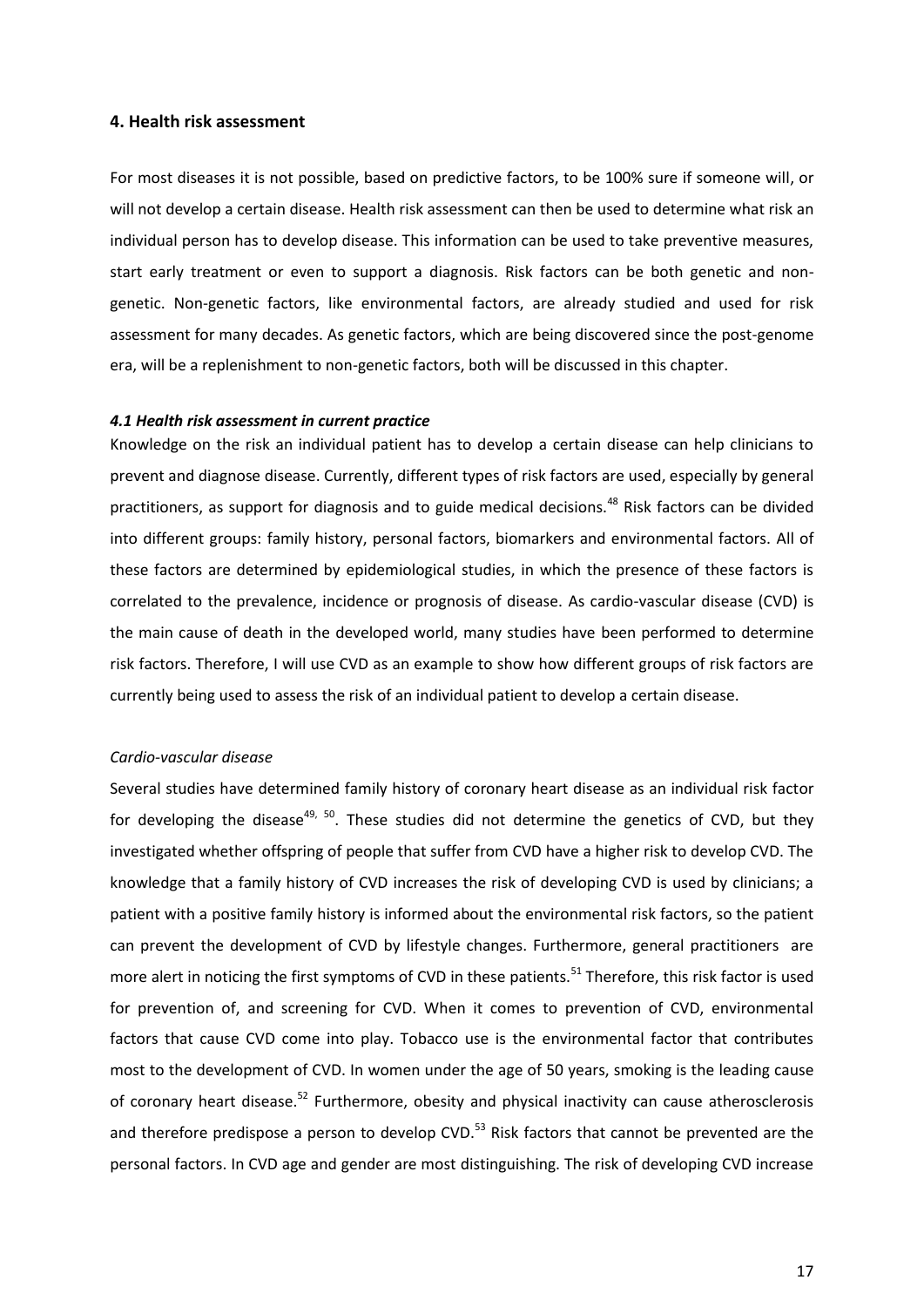with age. Furthermore, men and postmenopausal women have a higher risk as well<sup>54</sup>. Whether this is due to the protective effect of estrogen is still under debate<sup>55</sup>. There is no real biomarker for CVD, but there are markers that are associated with a higher risk to develop CVD and there are markers that are used to diagnose a recent myocardial infarction. A marker that is associated with increased risk is a high level of Low Density Lipoprotein (LDL) (relative to HDL). This finding has led to the development of pharmaceuticals that bind the LDL receptor (statins) and therefore lower the risk to develop CVD.<sup>56</sup> The markers that are used for the diagnosis of recent myocardial infarction are creatinine-kinase MB and Troponin-I and –T. These are cardiac specific markers that enter the circulation after necrosis of cardiomyocytes. The quantitative measurement of these factors can be used as an indication of the size of the infarction.<sup>57</sup> In the next sections we will see that besides all the factors that are currently used for health risk assessment, tools are being developed in order to use mutation and variation analysis as a new factor in the post-genome era.

# <span id="page-20-0"></span>*4.2 Health risk assessment in the post-genome era*

With the continuing drop in sequencing costs and the \$1000 genome coming closer, a time will come in which it is possible to sequence everybody's genome. As we have seen in the previous chapter, genomic variation can be used to predict drug response. Since many diseases are caused by mutations and genomic variants, information on the genome of an individual can be used to predict whether someone will develop a certain disease or has an increased chance to develop a disease. In case of Mendelian diseases there is no real risk assessment involved, as it is possible to determine whether or not an individual has the disease. In contrast, for complex diseases this is not as easy and therefore genetic factors will play a role in risk prediction rather than in diagnostics. Health risk assessment can be useful when early treatment has a positive effect on the progression of disease, or in the case of an increased risk, preventive measures can be taken. Sequencing of a genome is not the only thing that has to be done in order to predict or diagnose disease, as sequence information is useless without knowing which variants and mutations cause the disease or increased risk. Below I will give an overview on the research that is done on both Mendelian and complex diseases and the impact this will have on personalized medicine.

# *Mendelian diseases*

Mendelian or monogenic diseases are diseases that are caused by mutations in one gene. Some of these diseases are only seen in homozygotes (recessive) whereas others can be found in heterozygotes (dominant). Monogenic diseases are rare and are therefore caused by rare variants<sup>58</sup>. In most diseases with a Mendelian inheritance pattern the gene that is responsible for the phenotype is known. These genes are mostly found through linkage studies. In this method the location of the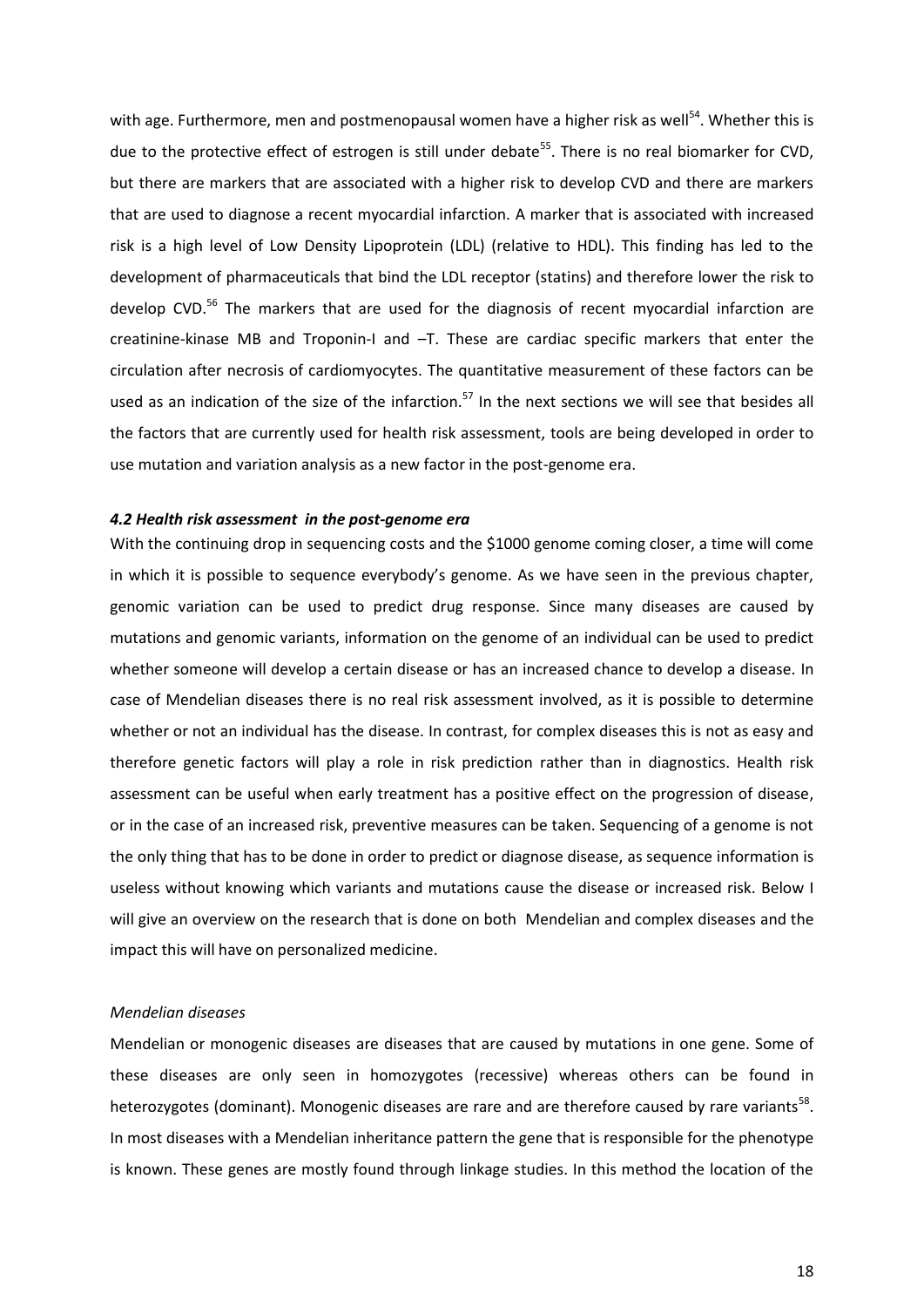gene in the genome is determined in families in which the phenotype segregates, by comparison of the inheritance of a set of polymorphism between the affected and the non-affected family members.<sup>59</sup> Once the gene that causes a Mendelian disease is known, this information is used as a tool to diagnose both patients and carriers. Furthermore, it gives new insights into the pathogenesis of disease and can be used for development of new pharmaceuticals.

There is a large spectrum of monogenic diseases, ranging from familial cancers to enzyme deficiencies. One example of a monogenic enzyme deficiency is Gaucher disease, which is a recessive disease in which the β-glucocerebrosidase gene is mutated. It causes lysosomal storage of glucocerebroside, that leads to neurologic dysfunctions, bone malformations and hepatosplenomegaly.<sup>60</sup> Another enzyme deficiency is Cystic Fibrosis, as is discussed in chapter 2. An example of a monogenic familial form of cancer is Familial Adenomatous Polyposis (FAP), that leads to the development of many tumors in the colon. It is caused by a mutation in the APC (adenomatous polyposis colon) gene and although both genes need to be mutated in order to develop the disease, the inheritance pattern is autosomal dominant. This has to do with the fact that the mutation of the unaffected allele almost always occurs in patients with one affected allele.<sup>61</sup>

All information on known Mendelian traits and diseases is well documented and freely available online at the 'online Mendelian inheritance in man' OMIM-database [\(www.ncbi.nlm.nih.gov/omim\)](http://www.ncbi.nlm.nih.gov/omim). $62$  In figure 4.1 the information that is currently provided by the database is shown.

|                                                                | Autosomal | X-Linked | Y-Linked | Mitochondrial  | <b>Total</b> |
|----------------------------------------------------------------|-----------|----------|----------|----------------|--------------|
| Gene with known sequence<br>$\star$                            | 12605     | 620      | 48       | 35             | 13308        |
| Gene with known sequence<br>$+$<br>and phenotype               | 314       | 18       | $\Omega$ | $\overline{2}$ | 334          |
| Phenotype description,<br>#<br>molecular basis known           | 2725      | 236      | 4        | 28             | 2993         |
| Mendelian phenotype or locus,<br>ိင<br>molecular basis unknown | 1632      | 134      | 5        | $\Omega$       | 1771         |
| Other, mainly phenotypes with<br>suspected Mendelian basis     | 1831      | 130      | 2        | 0              | 1963         |
| <b>Total</b>                                                   | 19107     | 1138     | 59       | 65             | 20369        |

*Figure 4.1 Information available at the OMIM-database as of April 3th 2011.<sup>62</sup>*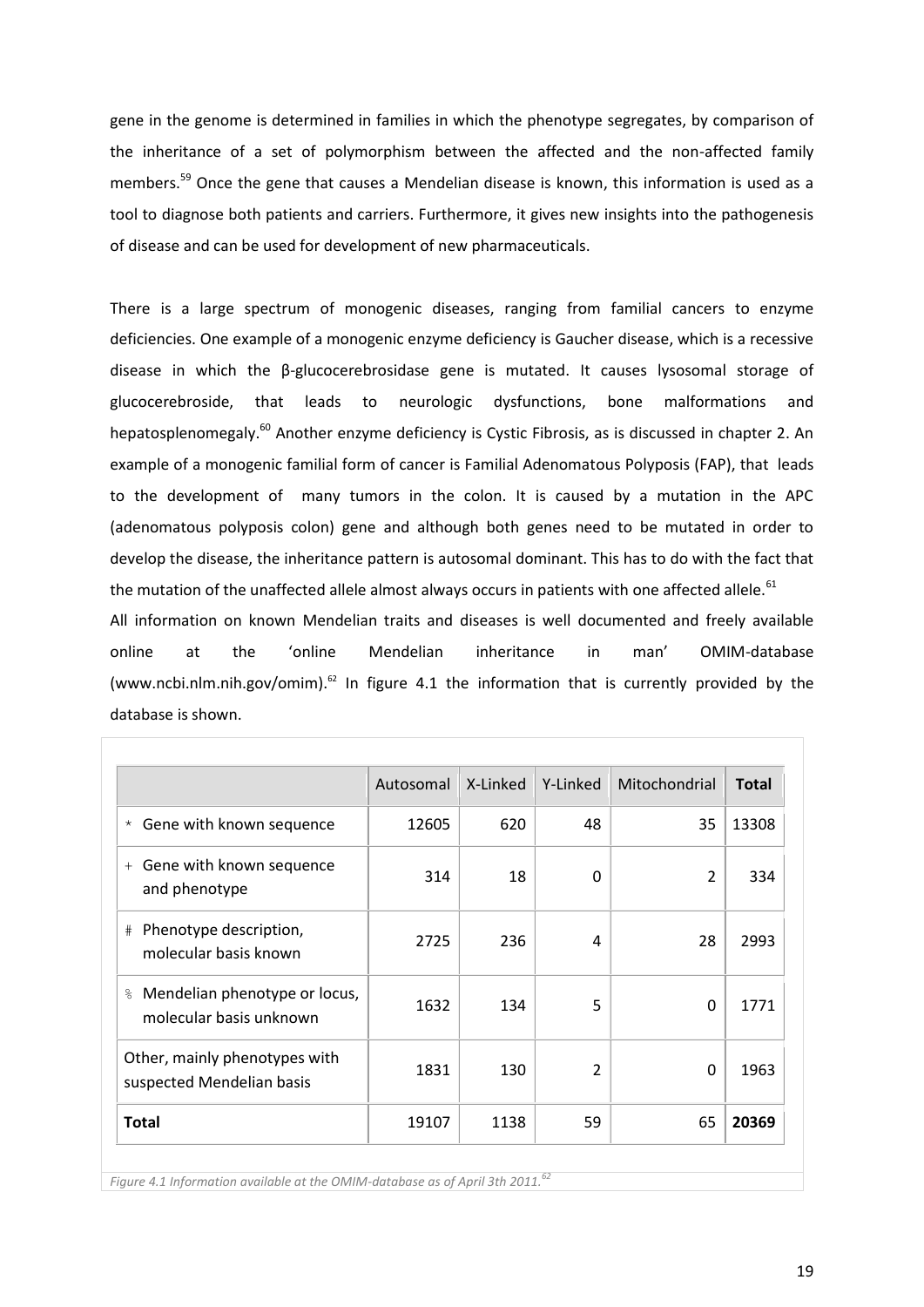The determination of genes responsible for the phenotypes of monogenic disease is something that was already done a long time before the first human genome was published. Although many knowledge was already available in the pre-genome era, things will change in the post-genome era. When everybody will have his or her genome sequenced, the screening of newborns will contain many more diseases then the limited number that is screened for nowadays. Patients can be informed before disease onset, even if there is no early or preventive treatment available. The ethical problems that are involved when providing this information to patients are discussed in chapter 5. Many Mendelian diseases are homozygous diseases, meaning that both alleles of the gene need to be mutated in order to develop the disease. When people have their whole genome sequenced not only homozygous mutations will be found, but also the cases in which only one allele is mutated will come to light. These people will not develop the disease but are so called carriers. When two carriers of the same disease would have a child together, the chance is 25% that their child will inherit both mutated alleles and develop the disease. Therefore this knowledge will bring about another ethical problem: when should people be provided with this information and should it be possible to use this information to screen for embryo's that do not have both mutations? These questions will be discussed in chapter 5 as well.

#### *Complex diseases*

Complex diseases are common diseases caused by a combination of environmental and genetic factors and they are therefore sometimes called polygenic or multi-factorial diseases. The genetic background of these diseases is complex, as many different genes play a role and it seems that a combination of many variants causes the phenotype. The combinations of variants that cause the disease even differ from patient to patient.<sup>63</sup> Whereas the risk prediction for Mendelian diseases is straight forward (you have either zero, one or two of the disease alleles), risk prediction for complex disease is very complicated due to the spectrum of factors that play a role. In one of the previous sections we have seen that the influence of environmental factors on the development of disease is investigated by epidemiological studies. Since it is possible to study whether patients have been significantly more frequent exposed to a specific environmental factor compared to a group of controls, the same can be done to see if a specific genetic variant is overrepresented in a group of patients. This is what is done in a high-throughput manner, called genome-wide association studies (GWASs). In these studies, over 500,000 common variants are studied in both a group of patients and a group of controls, in order to determine variants that are linked to complex diseases like for example rheumatoid arthritis, cardio-vascular disease and Parkinson's disease.<sup>64, 65</sup> The variants that are used in GWASs are usually single nucleotide polymorphisms that are common (>5%) in the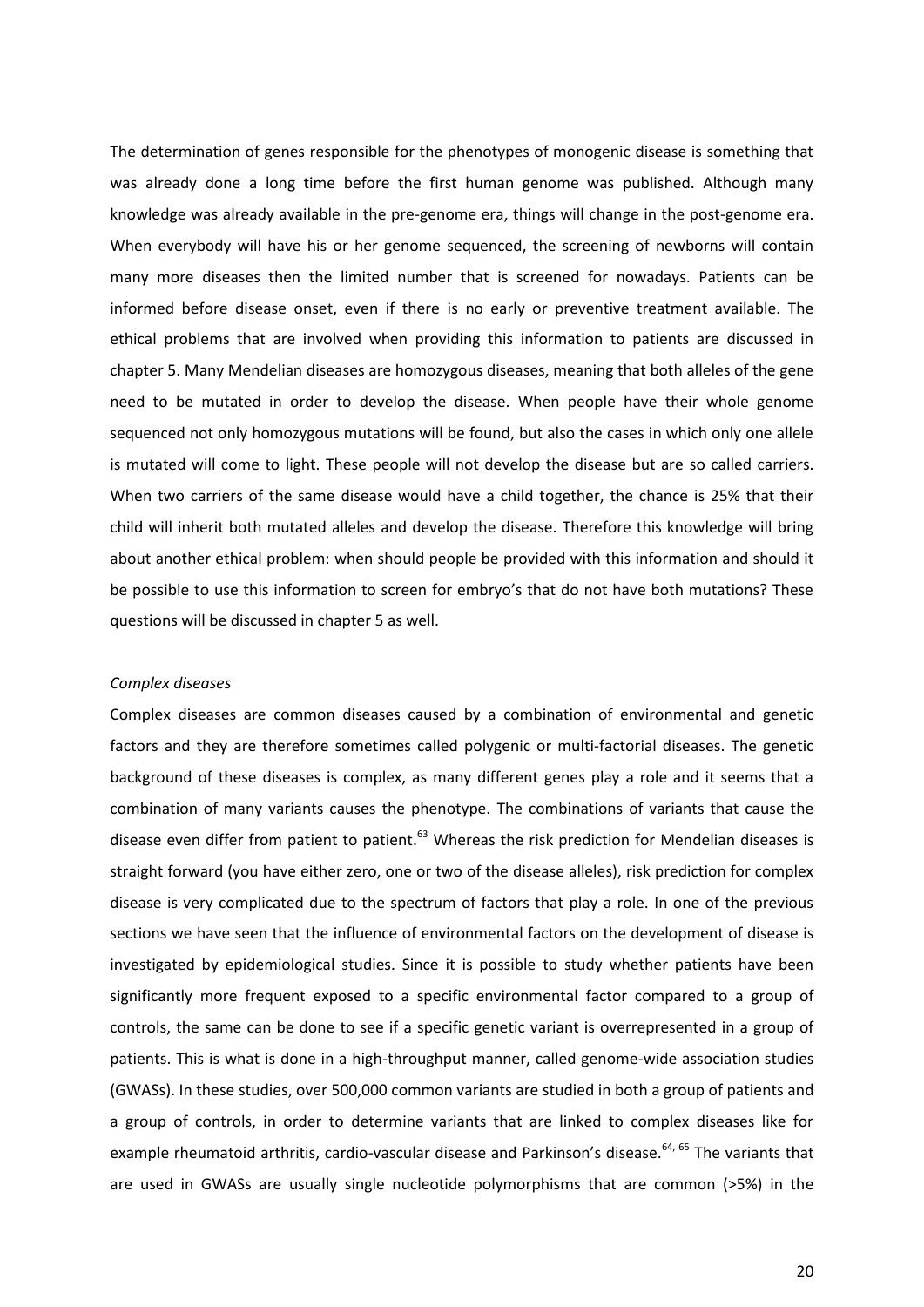human population. This has i. a. to do with the hypothesis that common diseases are caused by common variants (common disease, common variant hypothesis), which argues that *'genetic variations with appreciable frequency in the population at large, but relatively low penetrance (or the probability that a carrier of the relevant variant will express the disease), are the major contributors to genetic susceptibility to common disease'<sup>66</sup>* . An example of the outcome of a GWAS is shown in figure 4.2, in which all human chromosomes are depicted.



The first GWAS was published in 2005 by Klein *et al.*. In this study, age-related macular degeneration was found to be associated with an intronic SNP in the gene that is coding for Complement factor H. People that are homozygous for the risk allele were found to have an odds ratio of 7.4 (P value <10<sup>-7</sup>, compared to people that are homozygous for the normal allele).<sup>67</sup> Since 2005, 450 genome-wide association studies have been published. The completion of the International HapMap project in 2007 was another step forward, as this is a source of all known human genetic variants.<sup>63</sup> Whereas the first published GWAS was very successful in determining a variant that has great predictive value for a specific disease, most other studies were not able to elucidate such high risk factors. In most studies, the variants that were found to be significantly predictive for the risk to develop disease had odds ratio's between 1.2 and 1.3, meaning that these variants are only responsible for a minor increase in risk.<sup>68</sup> Therefore, both computational and technical improvements are being developed, in order to determine all variants that are associated with complex diseases. Furthermore many institutes are starting to collaborate in large consortia in order to increase the statistical power of the studies, which will lead to new insights on the genetic background on multi-factorial diseases.<sup>69</sup>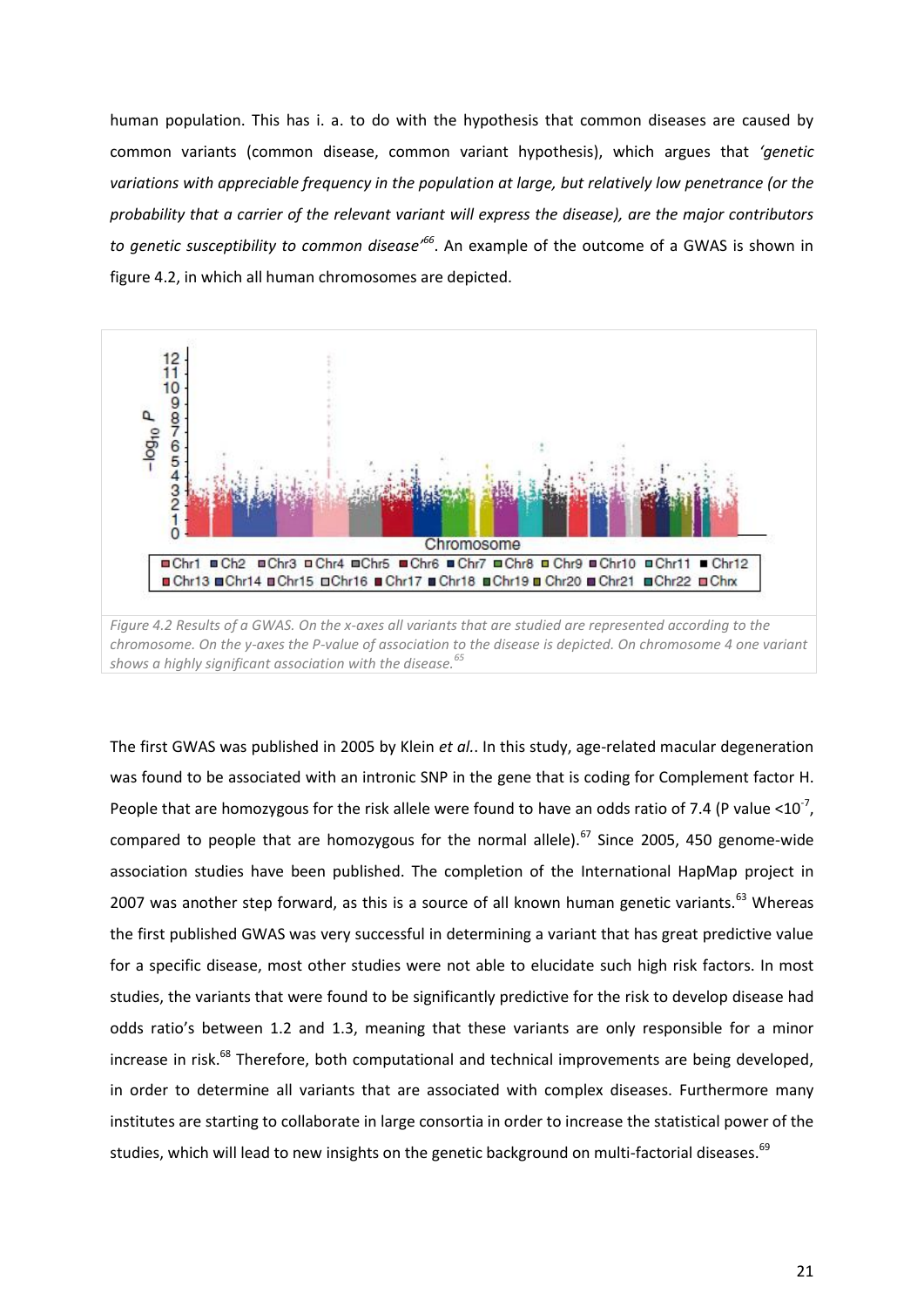It is expected that in the next decade, the number of GWASs that are published will increase exponentially, but will probably be based on whole genome sequencing rather than SNPs only. This will lead to an enormous increase of information on variants that are associated with multi-factorial diseases. Whereas new knowledge on Mendelian genes and diseases can easily be incorporated into the clinic for diagnostics, for polygenic diseases this is more complex. As genetic information on multi-factorial diseases is currently not used in the clinic, new protocols will have to be developed in order to guide health risk assessment for complex diseases. Especially since clinicians will have to deal with knowledge on many variants, all with minor effects on disease risk. A question that has to be answered is: should everybody´s genome be screened for any variant known, or should screening only be used to assess an individual´s risk in specific cases? Furthermore, the information flow produced by all the new studies that will be published needs to be structured in order to make it possible to use the knowledge into the clinic. Conclusively we can say that a lot of knowledge will be gained on the genetics of many diseases, but in order to use this information for health risk assessment in the clinic, many steps have to be taken.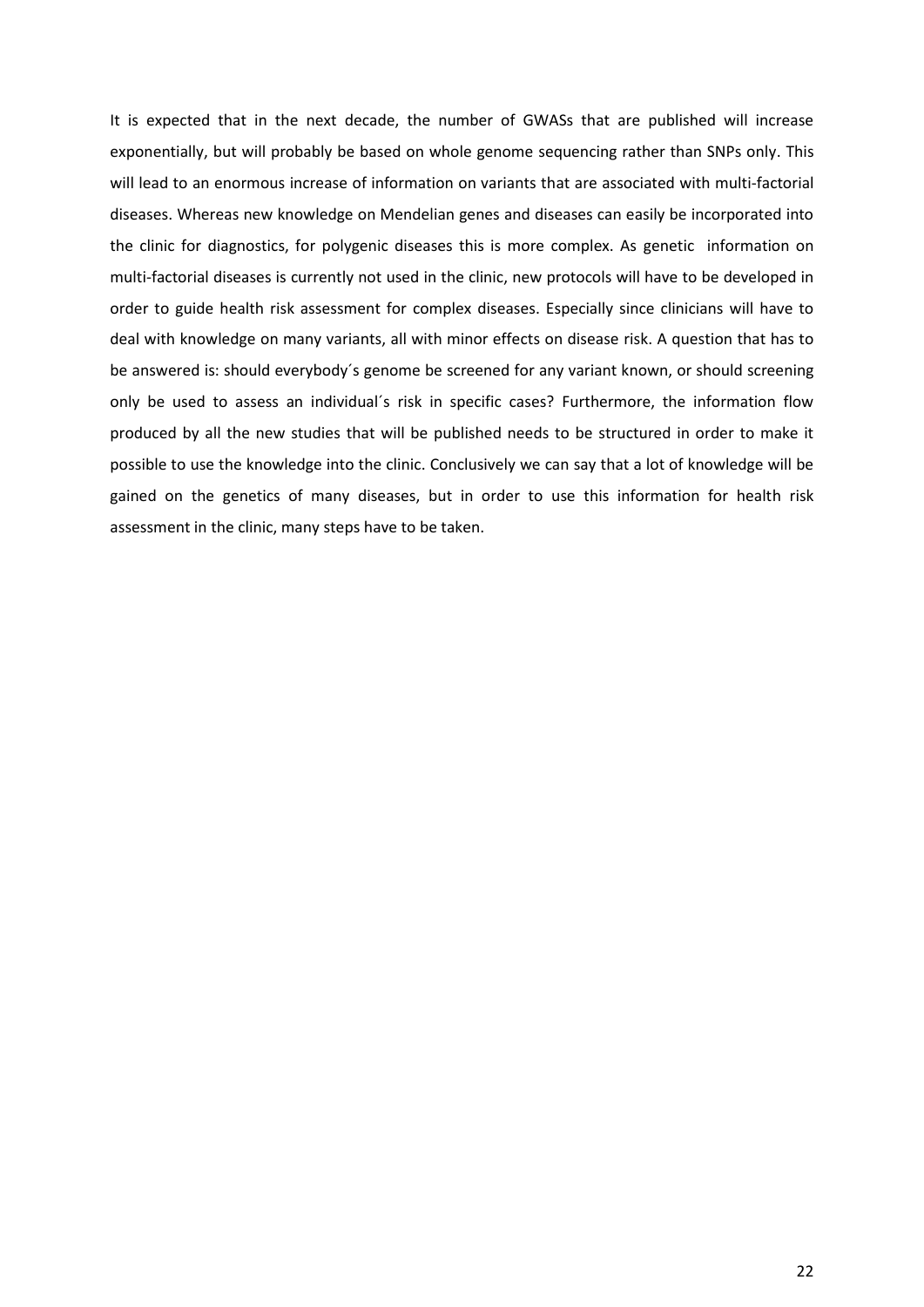### <span id="page-25-0"></span>**5. Discussion**

More than ten years ago, the first two surveys of the human genome were published. This was the beginning of a new era; the post-genome era. From the moment Collins and Venter were welcomed at the White House, people started to postulate expectations on what was about to change. One decade later we can look back on these expectations to see what has become reality and what has not. But even more important, we can look forward and anticipate on the changes that are about to 'move from bench to bed'. This thesis has presented an overview of the current state of personalized medicine and of the research that is being done in this new field. In this final chapter, several issues will be discussed, both practical and ethical, that researchers and clinicians will come across when personalized medicine is being implemented into clinical practice.

#### <span id="page-25-1"></span>*5.1 Conclusions*

In current practice, personalized medicine is limited to several single non-genetic predictive factors. These have been determined in clinical trials that were done in order to distinguish two characteristics that influence treatment outcome. The example on breast cancer that is discussed in chapter 3, showed that both macroscopic and microscopic tumor characteristics can be used to determine the best type of primary and adjuvant treatment in cancer. When it comes to decision making in treatment, personal factors like age and gender are currently used as well. Risk predictions are used to determine if preventive measures have to be taken, or as a support for diagnosis. These predictions are based on family history, personal factors, biomarkers and environmental factors. Whole-genome screening for variants that cause disease or that are associated with elevated risk can currently only be done at commercial companies that offer a direct-to-customer SNP analysis. In many countries newborns are being screened, but only for a limited number of diseases of which the outcome can be influenced by early treatment. We can conclude that at this moment no systematic screening is done to determine a person's drug response, carrier statuses or disease risk in a whole genome fashion.

We have seen that there is a need for factors that have predictive value on drug response in order to avoid severe side effects and non-responders. Since the publication of the human genome, it is possible to screen for genetic variants that are responsible for differences in drug response among patients. This has led to the development of the field of pharmacogenomics. Especially the variants in ADME genes are currently investigated to determine their influence on the pharmacokinetics of drugs. Genome-wide association studies are done as well, through which genes and variants can be

23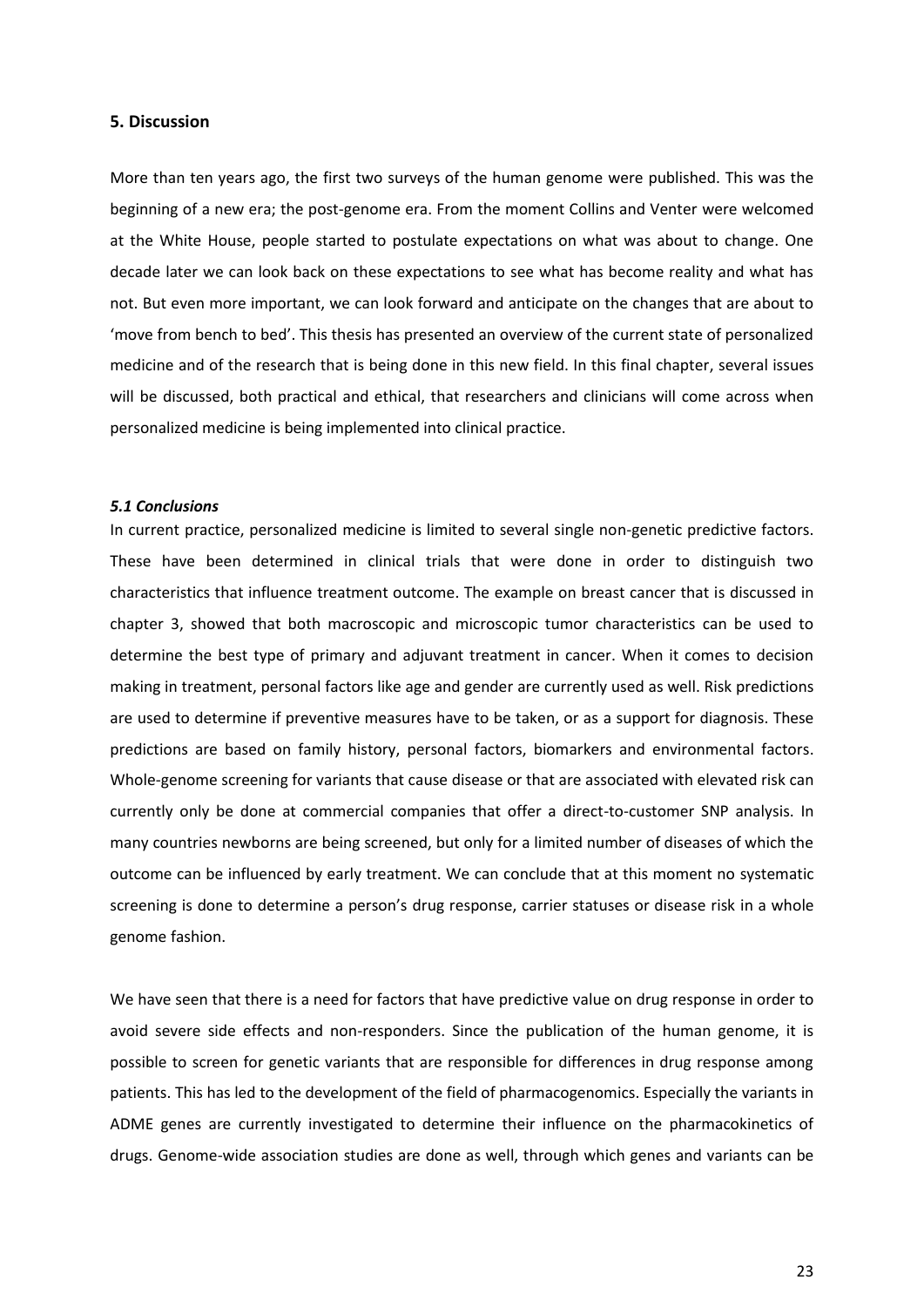determined that cause inter-patient variation both in pharmacokinetic and dynamic processes. In the future many drugs will be administered and prescribed to patients that, based on their genome, are likely to respond to drugs without developing severe side effects. In cancer, research is pointed towards the elucidation of prognostic factors. These factors are found by both genomics approaches (for example expression profiles) or other approaches like screening for CTCs.

Risk prediction will in the future be based on both genetic and non-genetic factors. Genetic factors are being determined through genome-wide association studies. The GWASs that are currently published mostly determined variants that have a small influence on the risk to develop complex diseases. For most Mendelian diseases the genes that are mutated have already been determined in the pre-genomic era, but as whole genome sequencing might be done for everyone in the future, not only patients but also carriers will come to light.

#### <span id="page-26-0"></span>*5.2 Implementation of pharmacogenomics*

The research that has been done in the field of pharmacogenomics has led to optimism among many people. Prescription of pharmaceuticals based on response prediction has the potential to lead to higher drug efficacy and higher drug safety. Although these are promising results, there are still several hurdles that have to be overcome before pharmacogenomics can be incorporated into the clinic at large scale. The key players in the movement of pharmacogenomics from bench to bedside are the pharmaceutical industry, regulators, health care providers, physicians and patients.<sup>70</sup> For all of these, the main problems that will have to be solved are discussed here.

The pharmaceutical industry is a powerful industry, for which pharmacogenomics needs to be profitable in order for it to be incorporated into their products. Whether personalized medicine will show a return on investment (ROI) for pharmaceutical companies is still under debate<sup>71</sup>. Currently, companies are developing 'one size fits all' drugs. From a commercial, rather than a clinical perspective this is a profitable approach, since the products are used by a large spectrum of patients. Once drugs will only be prescribed to a selected group of patients, the investments made on the development of one product will have to be returned through selling fewer products. Therefore, either the prices of drugs will have to be raised or the prices for the development of drugs will have to be reduced. The clinical trials that are currently performed have to consist of many patients and controls and are therefore very expensive.<sup>72</sup> When patients can be assigned to treatment arms based on the presence or absence of a genetic variant that is being determined in conjunction with a new pharmaceutical, fewer patients will be required. Furthermore, the beneficial effects of the new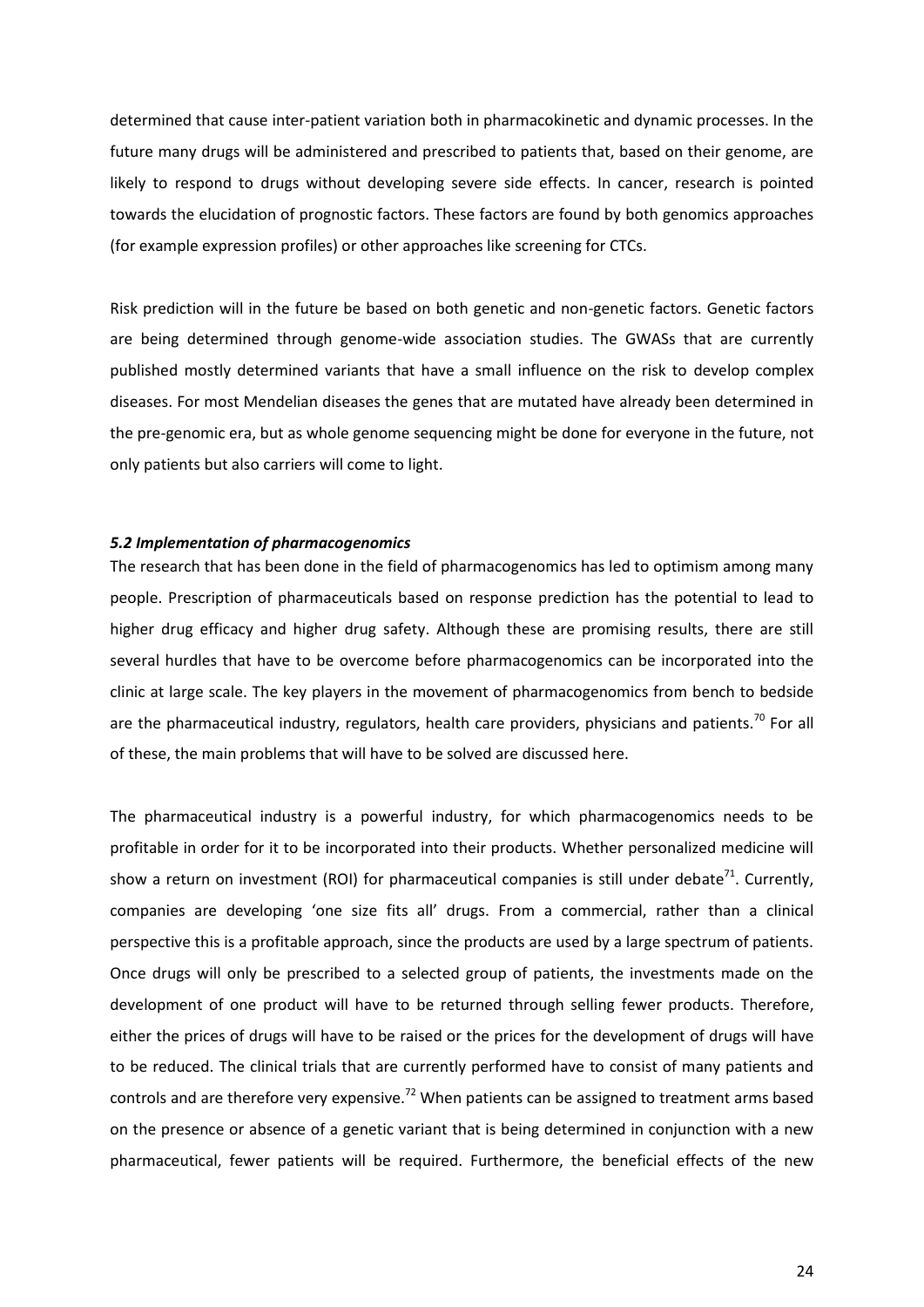pharmaceutical will be more apparent in the targeted population and will not be obscured by a large number of non-responders.<sup>73</sup> Moreover, the introduction of pharmacogenomics brings a new opportunity for the industry to re-invest pharmaceuticals that were developed but not registered due to a lack of efficacy or safety. Many of the drugs that are discarded during any of the three phases of clinical trials, did work in a minor group of patients. Determination of possible genetic variants that caused this inter-patient variation, might lead to approval of the pharmaceutical with a pharmacogenomic label. Therefore it is possible that companies can get a ROI on these products, in which they have already invested money, while currently they would directly be discarded.

Regulators will play an important role in the incorporation of pharmacogenomics as well. As we have already seen in chapter 3, the US Food and Drugs Administration has already made it possible to administer drugs with a pharmacogenomic label. There is another vital role for regulators in this process. Currently, clinicians try to make informed decisions for patients, based on the best information available. As it is likely that prices of patient care will rise, regulators are responsible for keeping the best decision an affordable decision for the community. This can be done through the issuing of rules for the industry as well as for physicians. Furthermore, it is likely that, for the community, the costs of care will decrease since the society already bears a considerable burden for prescribed medication without benefit or eve for complications due to side effects.<sup>73</sup> Insurance companies will play a role as regulator as well. As these companies benefit from low health care costs, they may only reimburse pharmaceuticals that are prescribed based on genetic variants. In this way they will only have to pay for medication that will work, saving on medication that does not perform its function in a group of patients. If insurance companies include such clauses in their policies, this may be an impulse for pharmaceutical companies to develop medication in conjunction with a pharmacogenomic label, as non-label drugs might not be insured.

For physicians the economical aspects of the incorporation of personalized medicine into the clinic may only be a minor issue, since their primary goal is to give patients the best possible treatment. The major issue at this moment will be the lack of education of health professionals on topics like genomics as a diagnostic tool, genetic variation and molecular mechanisms of pharmacokinetics.<sup>70</sup> Appropriate education of physicians is essential for creating technical knowledge and awareness, that is needed in order to incorporate personalized medicine into the field of clinical medicine. Not only should courses on pharmacogenomics be taught in education programs in universities, all physicians that are currently working in medical practice need to be educated on pharmacogenomics. As in the field of pharmacogenomics new data are being generated with high speed, it will not be possible for each individual physician to keep updated on new information by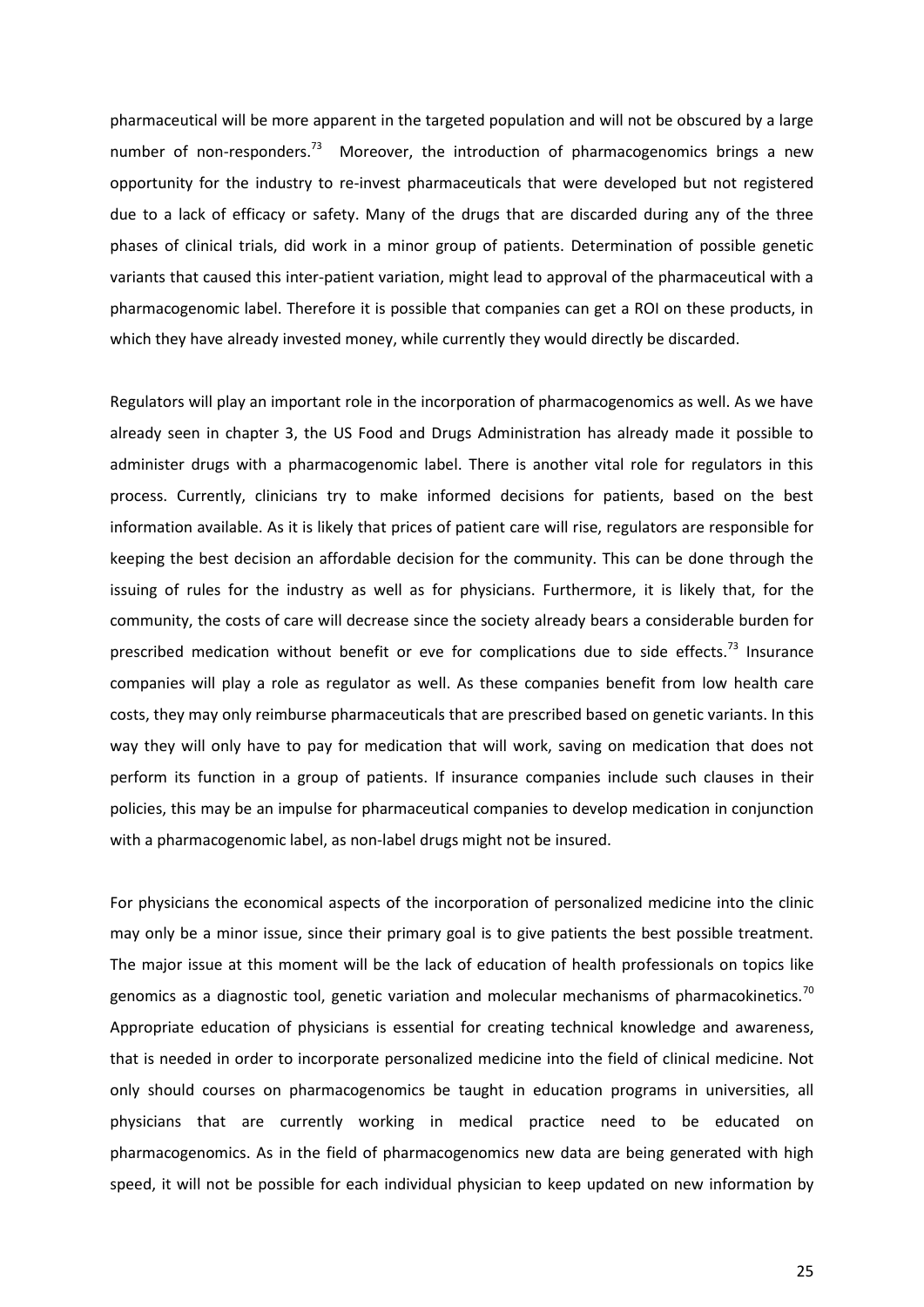himself. Therefore it may be necessary to establish institutions that provide the relevant information in a summarized and ready-to-use way. Finally, the education of health care professionals is essential, since they have to be able to inform patients on the decisions that are made for his or her individual treatment.

## <span id="page-28-0"></span>*5.2 Genome wide association studies*

In chapter 4, the investigation of risk factors in complex diseases was discussed. Currently only nongenetic factors, like age or exposure to environmental factors, are being used for risk prediction. As risk prediction already plays a role in diagnostics and (preventive) treatment, one would expect genetic factors to be welcomed to complement the non-genetic factors. However, there is a lot of skepticism when it comes to GWASs. This has to do with several drawbacks of genome-wide association studies. One of the drawbacks is the fact that SNPs in both coding and non coding parts of the genome are being used. This means that very often, SNPs in non-coding regions of the genome are being found to be associated to a disease. It is hard to determine whether these SNPs are causal variants or whether they relate a genomic region to the disease. This makes it difficult to relate the SNP to the etiology of the disease.<sup>73</sup> Another drawback of the current application of GWASs, is that they are being used to determine variation between controls and patients that were clinically diagnosed. Disease classification is often based on a clinicians interpretation and a shared set of macro- and microscopic symptoms. Genetically though, they may be different diseases. This means that we do not actually know whether we are genetically (or etiologically) searching for the same disease. If this is not the case, a GWASs will not be able to determine variants associated with such a spectrum of diseases. One solution for the last problem could be to try to determine variants responsible for each symptom individually, as these might have a more homogenous etiology.

Skepticism will not keep the genome-wide association study away from the public, because as we have seen, direct-to-customer services already relate information from GWASs to an individual's genome sequence. Sooner or later clinicians will be confronted with a patient that has medical questions about the result of such a SNP analysis. Therefore the medical field should take the lead and again educate physicians in order to create health care professionals that are able to evaluate GWASs and their outcome. As the information flow that will originate from all the studies that will be published is too large to keep track of, consensus on GWASs will have to be created. The (bio)medical community should determine quality criteria for results of genome-wide association studies, that have to be met in order to be used in the clinic. Factors as study design, significance and minimal odds ratio for a risk variant (or a combination of variants) should be standardized. Once that is done,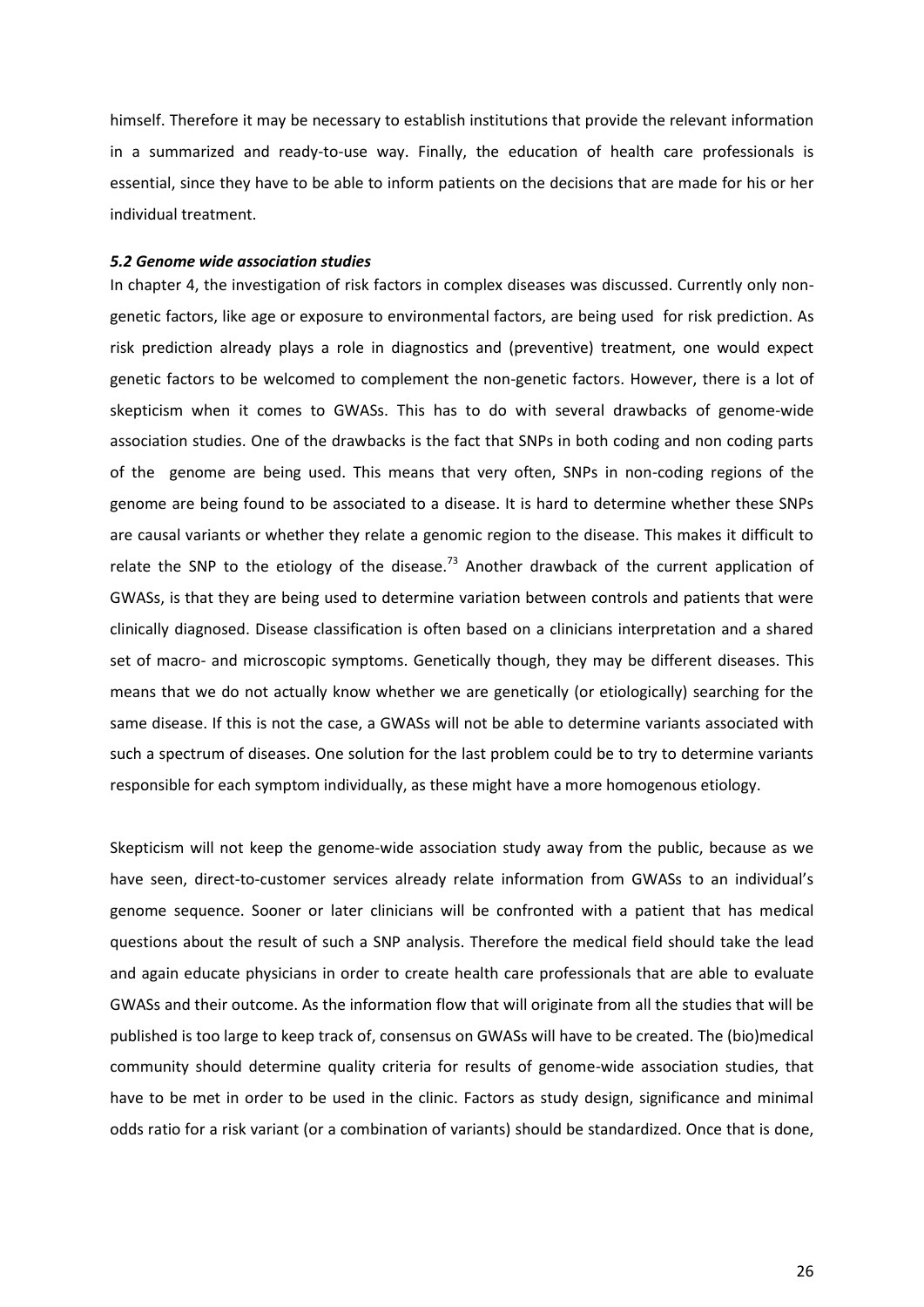new results can be centrally judged (by a responsible institution) where after they can be provided to and used by clinicians.

As was discussed in chapter 4, most variants that are currently associated with disease account for a small increase in risk. Therefore new methods will have to be used in order elucidate more of these variants and clarify the so called 'missing heritability'. Currently, the way genetic variants are linked to disease is by determining for each single variant whether or not it is associated with an increased risk to develop a certain disease. Once computational power increases and numerical algorithms are improved, it might be possible to look at combinations of variants rather than only single variants. This is useful, since the presence of a combination of for example two variants could be responsible for a significant increase in risk, whereas the two variants on their own are not associated with an increased risk. Furthermore, in most GWASs only common variants are studied. Although much effort is needed in order to study a population of patients with rare variants, the inclusion of rare variants into the GWAS, will probably lead to higher odds ratio's. Another advantage of rare variants is that they are (almost) always causal and will provide new insights in the etiology of disease.  $^{74}$ 

# <span id="page-29-0"></span>*5.3 Ethical concerns in personalized medicine*

The ethical discussions that have to be held in order to determine how personalized medicine should be incorporated into the clinic are still ongoing. As these discussions are essential for movement from bench to bedside, the topics will be touched upon in this section. These topics can basically be divided into three categories; 1. Privacy, 2. Sharing information with patients and 3. Obligations to close genetic relatives. Since the discussion on privacy is mainly a technical discussion on the protection of genetic information, this discussion will not be held here. I will focus on the privacy in relation to close genetic relatives.<sup>75</sup>

Anticipating the era of the \$1000 genome is approaching, it will soon be possible to sequence the genome of each patient. Within a few decades it could even be cheaper to sequence the whole genome of a patient than to perform several genetic diagnostic tests during a patient's lifetime. Once someone's genomic sequence is available, the question raises who should be provided with this information and what information should be shared. Should this only be the validated data of clinical relevance, or should the patient or clinician get a file with 3 billion A's, G's, T's and C's? When a patient would be able to get all clinical relevant information, would any physician be obliged to act to all conclusions that could be drawn based on the analysis? Although currently these questions might seem irrelevant to many people, some clinicians are already dealing with them, since direct-to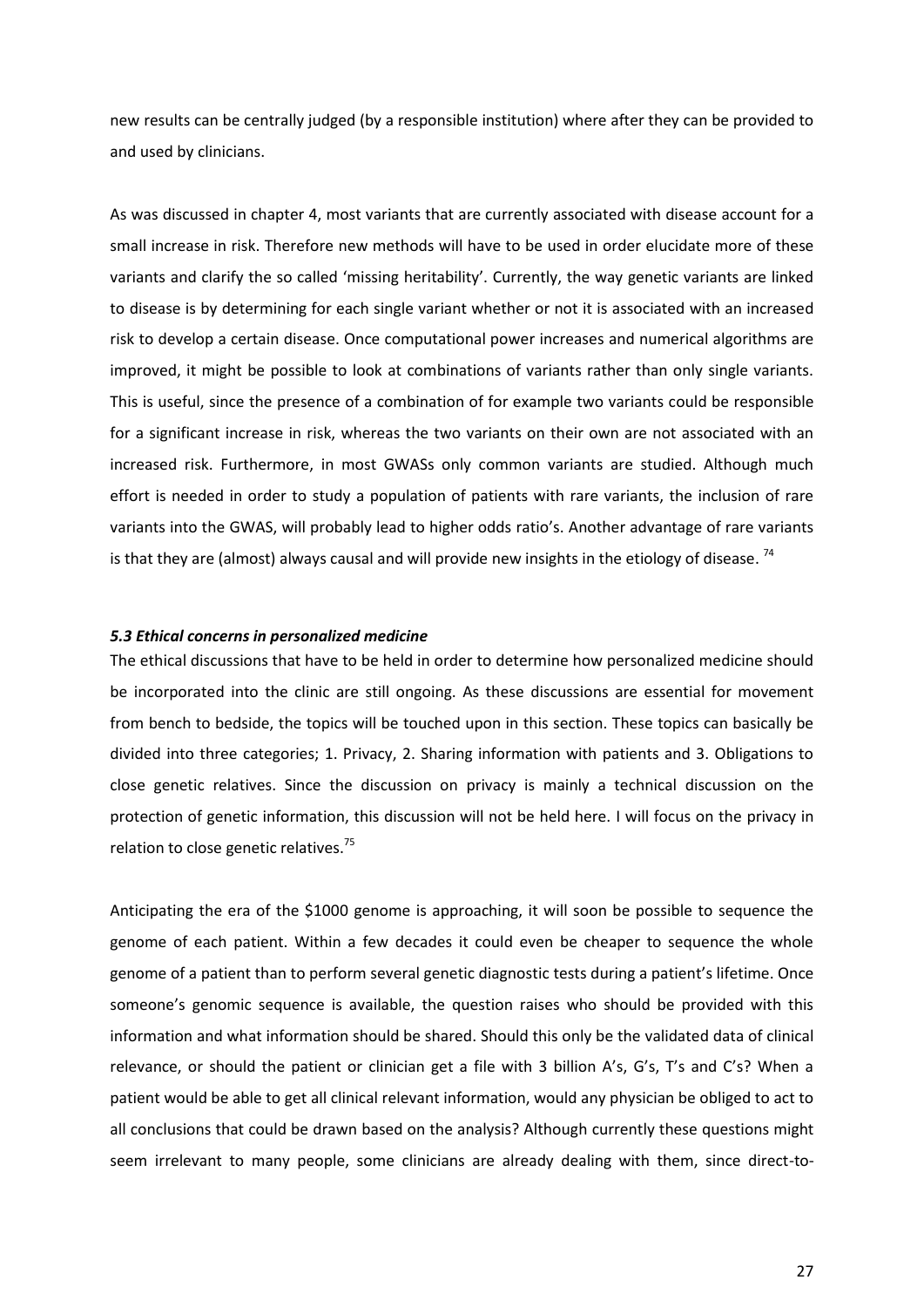customer services do offer this kind information. Furthermore, clinicians need to know when a specific risk variant should be analyzed. This can be done at the moment of sequencing, in case of a positive family history, or if a patient is scared to develop the disease or only to support a diagnosis. It is clear that, at least at a national level, consensus among the medical society could guide medical decision making. Another topic that has to do with sharing of information is carrier status. Should everybody be screened for carrier statuses of Mendelian diseases? The question that follows has even more ethical implications: should a couple of two carriers be provided with the possibility to select an embryo that does not have both risk alleles? These questions are not easy to answer and it is well possible that consensus will never be achieved. In that case either (inter)national regulations or a physicians individual vision will determine what is appropriate in which situation.

Data that are obtained through genome sequencing do not only provide information on the person who is the source of the DNA, but also on his or her close relatives. Therefore, one could argue that in some cases information should be shared not only with the patient but also with close relatives. Even more controversial: should close relatives have equal say in whether or not some genetic analysis can be done? The general ethical issue is 'whether in the course of sequencing an individual's genome, someone is simultaneously obtaining identifiable private information about that person's close genetic relatives<sup> $75$ </sup>. Conclusively we can say that the ethical discussions should no longer be avoided, since personalized medicine is knocking on the door of medical practice.

This thesis has given an overview of the field of personalized medicine. By presenting and discussing various examples of research and clinical applications, many topics that play a role in personalized medicine have been highlighted. We can conclude that the expectations Collins postulated concerning the state personalized medicine in the year 2010 might have been too optimistic. Although research in the field of personalized medicine has led to the development of genetic tests, primary care providers are not yet starting to practice genetic medicine. As research is progressing, the clinicians need to be educated and involved in discussions on personalized medicine in order to create awareness and the knowledge that is necessary to make the step from bench to bedside. Whereas technical problems will have to be overcome by the field of research, the ethical and economical issues will have to be faced by the whole community in order to discuss these and create consensus on how the implementation of personalized medicine should take place. To my opinion these discussions will have to start now, since they will otherwise be overtaken by commercially available personalized medicine before the education of clinicians is completed and the ethical issues have led to consensus. Although it is hard to predict in what time span, the field of personalized medicine is very promising and will therefore change the way medicine is currently practiced.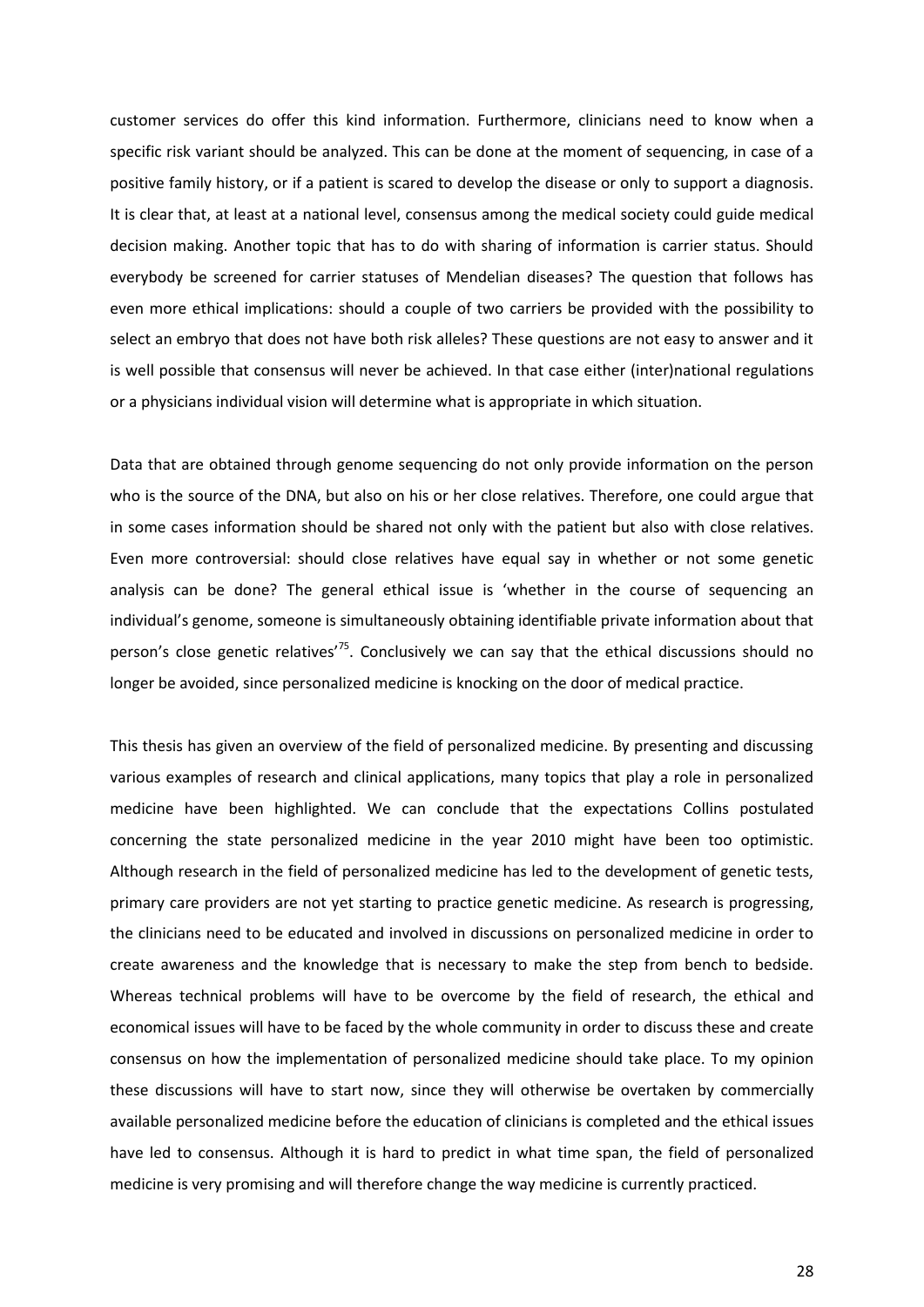# <span id="page-31-0"></span>**6. Acknowlegdements**

I would like to start by thanking all the people that participated enthusiastically in all the discussions on personalized medicine, during the writing of my thesis. Furthermore, I would like to thank Edwin Cuppen for providing access to 23andme. Finally I want to thank Wouter for the encouraging discussions and ofcourse for supervising me.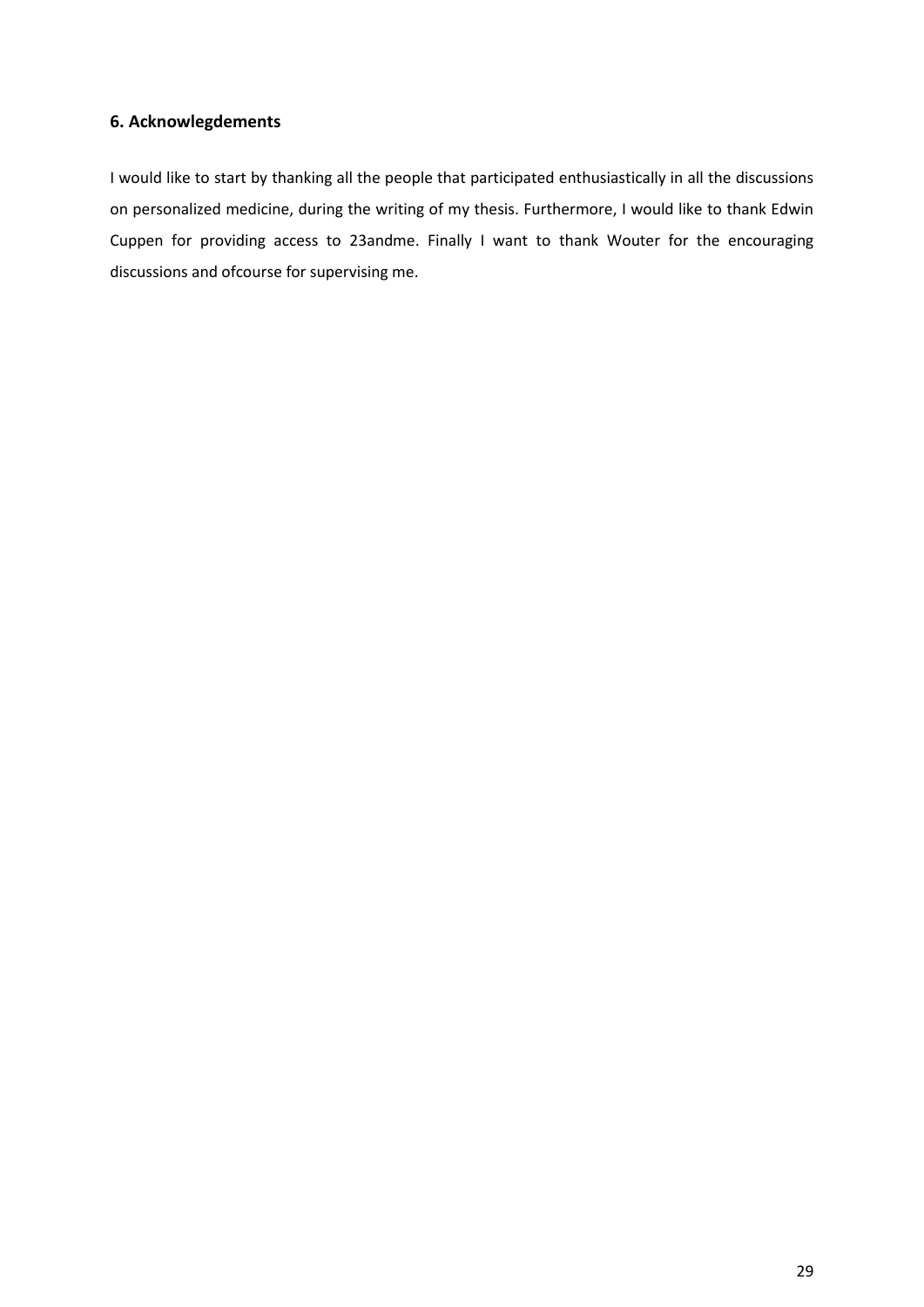## <span id="page-32-0"></span>**7. References**

1. The human genome at ten. *Nature*. 2010;464:649-650.

2. Ginsburg GS, McCarthy JJ. Personalized medicine: Revolutionizing drug discovery and patient care. *Trends Biotechnol*. 2001;19:491-496.

3. Collins F. Has the revolution arrived? *Nature*. 2010;464:674-675.

4. Venter JC. Multiple personal genomes await. *Nature*. 2010;464:676-677.

5. Reiss T. Drug discovery of the future: The implications of the human genome project. *Trends Biotechnol*. 2001;19:496- 499.

6. Metzker ML. Sequencing technologies the next generation. *Nature Reviews Genetics*. 2010;11:31-46.

7. Jemal A, Siegel R, Xu J, Ward E. Cancer statistics, 2010. *CA: a cancer journal for clinicians*. 2010;60:277-300.

8. Goldhirsch A, Ingle JN, Gelber RD, Coates AS, Thürlimann B, Senn H-. Thresholds for therapies: Highlights of the st gallen international expert consensus on the primary therapy of early breast cancer 2009. *Annals of Oncology*. 2009;20:1319- 1329.

9. Gebauer G, Fehm T, Lang N, Jäger W. Tumor size, axillary lymph node status and steroid receptor expression in breast cancer: Prognostic relevance 5 years after surgery. *Breast Cancer Res Treat*. 2002;75:167-173.

10. Dunnwald LK, Rossing MA, Li CI. Hormone receptor status, tumor characteristics, and prognosis: A prospective cohort of breast cancer patients. *Breast Cancer Research*. 2007;9.

11. Morales L, Canney P, Dyczka J, et al. Postoperative adjuvant chemotherapy followed by adjuvant tamoxifen versus nil for patients with operable breast cancer: A randomised phase III trial of the european organisation for research and treatment of cancer breast group. *Eur J Cancer*. 2007;43:331-340.

12. Slamon DJ, Leyland-Jones B, Shak S, et al. Use of chemotherapy plus a monoclonal antibody against her2 for metastatic breast cancer that overexpresses HER2. *N Engl J Med*. 2001;344:783-792.

13. West M, Blanchette C, Dressman H, et al. Predicting the clinical status of human breast cancer by using gene expression profiles. *Proc Natl Acad Sci U S A*. 2001;98:11462-11467.

14. Javaher P, Nyoungui E, Kääriäinen H, et al. Genetic screening in europe. *Public Health Genomics*. 2010;13:524-537.

15. Larsson A. Neonatal screening for metabolic, endocrine, infectious, and genetic disorders: Current and future directions. *Clin Perinatol*. 2001;28:449-461.

16. Rowe SM, Clancy JP. Advances in cystic fibrosis therapies. *Curr Opin Pediatr*. 2006;18:604-613.

17. Farrell PM, Lai HJ, Li Z, et al. Evidence on improved outcomes with early diagnosis of cystic fibrosis through neonatal screening: Enough is enough! *J Pediatr*. 2005;147:S30-S36.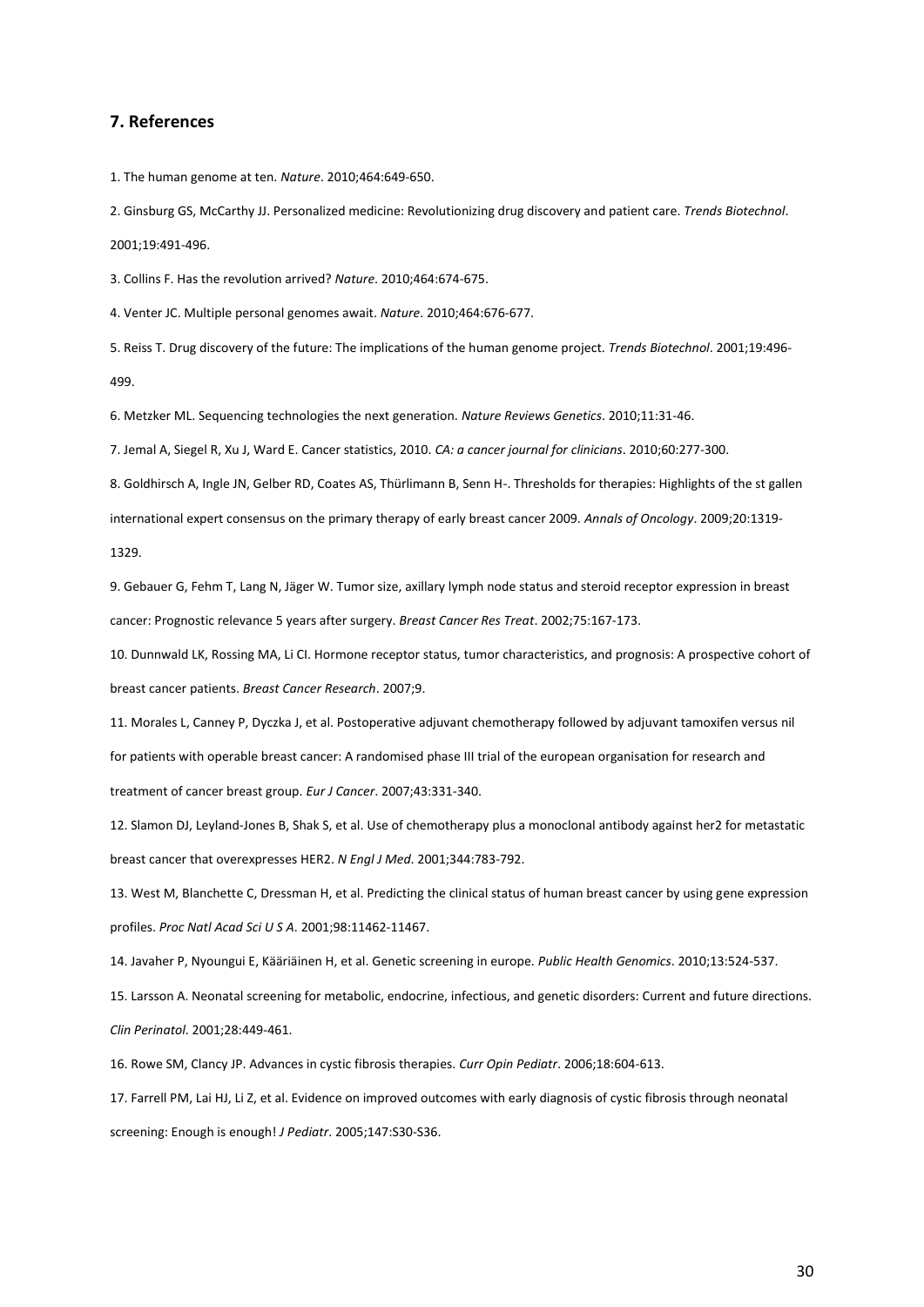18. Castellani C, Southern KW, Brownlee K, et al. European best practice guidelines for cystic fibrosis neonatal screening. *Journal of Cystic Fibrosis*. 2009;8:153-173.

19. The international HapMap project: The international HapMap consortium. *Nature*. 2003;426:789-796.

20. Suh Y, Vijg J. SNP discovery in associating genetic variation with human disease phenotypes. *Mutation Research -*

*Fundamental and Molecular Mechanisms of Mutagenesis*. 2005;573:41-53.

21. Kiemeney LA, Thorlacius S, Sulem P, et al. Sequence variant on 8q24 confers susceptibility to urinary bladder cancer. *Nat Genet*. 2008;40:1307-1312.

22. Kiemeney LA, Sulem P, Besenbacher S, et al. A sequence variant at 4p16.3 confers susceptibility to urinary bladder cancer. *Nat Genet*. 2010;42:415-419.

23. Stern MC, Van Den Berg D, Yuan J-, et al. Sequence variant on 3q28 and urinary bladder cancer risk: Findings from the los angeles-shanghai bladder case-control study. *Cancer Epidemiology Biomarkers and Prevention*. 2009;18:3057-3061. 24. Wang M, Wang M, Zhang W, et al. Common genetic variants on 8q24 contribute to susceptibility to bladder cancer in a chinese population. *Carcinogenesis*. 2009;30:991-996.

25. Kaneko H, Kondo N. Clinical features of bloom syndrome and function of the causative gene, BLM helicase. *Expert Review of Molecular Diagnostics*. 2004;4:393-401.

26. Zhou K, Bellenguez C, Spencer CCA, et al. Common variants near ATM are associated with glycemic response to metformin in type 2 diabetes. *Nat Genet*. 2010.

27. Yoshiura K-, Kinoshita A, Ishida T, et al. A SNP in the ABCC11 gene is the determinant of human earwax type. *Nat Genet*. 2006;38:324-330.

28. Ginsburg GS, Willard HF. Genomic and personalized medicine: Foundations and applications. *Translational Research*. 2009;154:277-287.

29. Beitelshees AL, McLeod HL. Applying pharmacogenomics to enhance the use of biomarkers for drug effect and drug safety. *Trends Pharmacol Sci*. 2006;27:498-502.

30. Grossman I. ADME pharmacogenetics: Current practices and future outlook. *Expert Opinion on Drug Metabolism and Toxicology*. 2009;5:449-462.

31. Pasanen MK, Neuvonen PJ, Niemi M. Global analysis of genetic variation in SLCO1B1. *Pharmacogenomics*. 2008;9:19-33.

32. Kirchheiner J, Brockmöller J. Clinical consequences of cytochrome P450 2C9 polymorphisms. *Clin Pharmacol Ther*.

2005;77:1-16.

33. Goodsaid F, Frueh FW. Implementing the U.S. FDA guidance on pharmacogenomic data submissions. *Environ Mol Mutagen*. 2007;48:354-358.

34. Takeuchi F, McGinnis R, Bourgeois S, et al. A genome-wide association study confirms VKORC1, CYP2C9, and CYP4F2 as principal genetic determinants of warfarin dose. *PLoS Genetics*. 2009;5.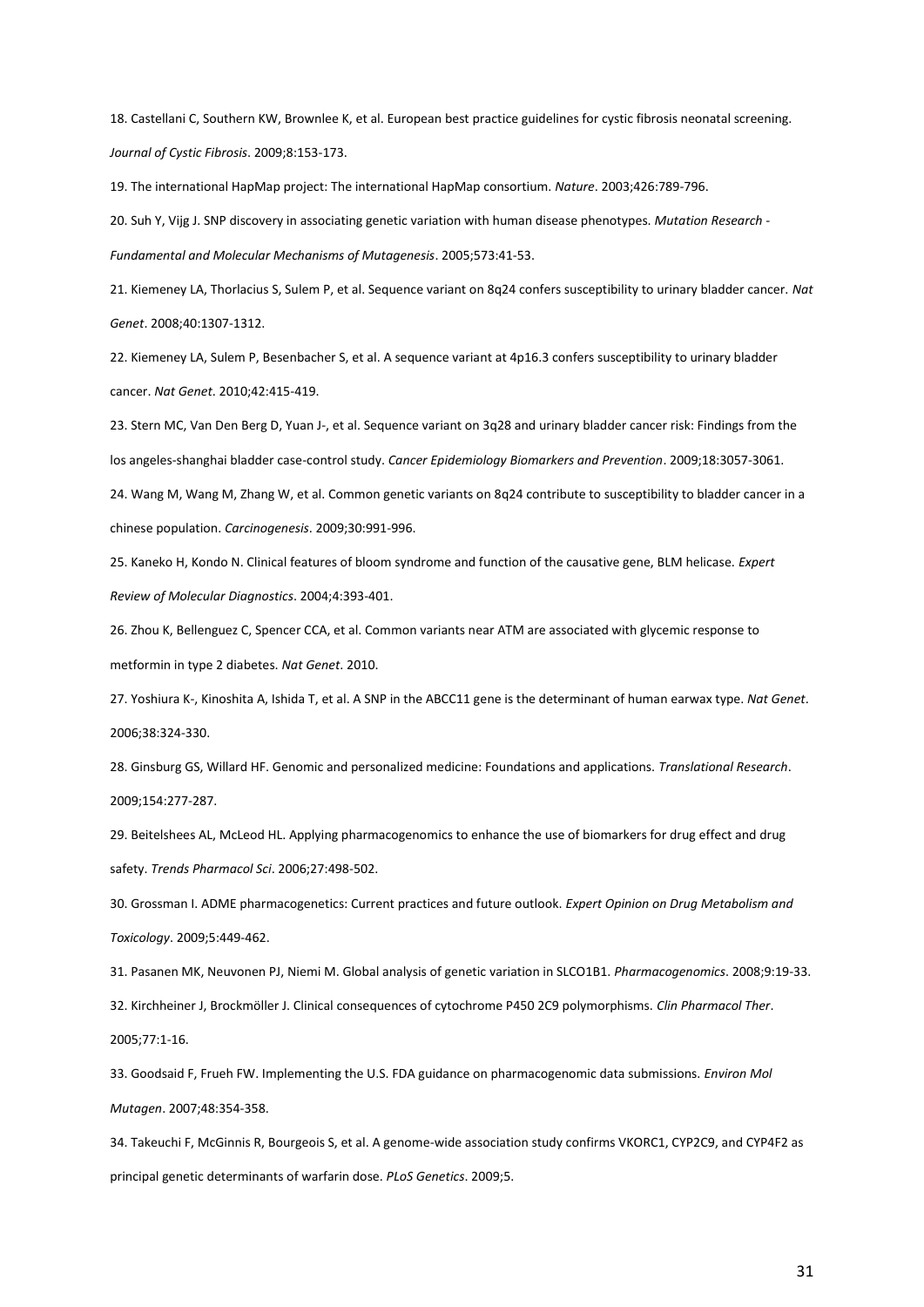35. James AH, Britt RP, Raskino CL, Thompson SG. Factors affecting the maintenance dose of warfarin. *J Clin Pathol*. 1992;45:704-706.

36. O'Reilly RA. Studies on the optical enantiomorphs of warfarin in man. *Clin Pharmacol Ther*. 1974;16:348-354.

37. Takahashi H, Echizen H. Pharmacogenetics of CYP2C9 and interindividual variability in anticoagulant response to warfarin. *Pharmacogenomics Journal*. 2003;3:202-214.

38. Wadelius M, Chen LY, Downes K, et al. Common VKORC1 and GGCX polymorphisms associated with warfarin dose. *Pharmacogenomics Journal*. 2005;5:262-270.

39. Clarke M, Collins R, Davies C, Godwin J, Gray R, Peto R. Polychemotherapy for early breast cancer: An overview of the randomised trials. *Lancet*. 1998;352:930-942.

40. Van't Veer LJ, Dai H, Van de Vijver MJ, et al. Gene expression profiling predicts clinical outcome of breast cancer. *Nature*. 2002;415:530-536.

41. Van De Vijver MJ, He YD, Van 'T Veer LJ, et al. A gene-expression signature as a predictor of survival in breast cancer. *N Engl J Med*. 2002;347:1999-2009.

42. Buyse M, Loi S, van't Veer L, et al. Validation and clinical utility of a 70-gene prognostic signature for women with nodenegative breast cancer. *J Natl Cancer Inst*. 2006;98:1183-1192.

43. Jacob K, Sollier C, Jabado N. Circulating tumor cells: Detection, molecular profiling and future prospects. *Expert Review of Proteomics*. 2007;4:741-756.

44. Xenidis N, Perraki M, Kafousi M, et al. Predictive and prognostic value of peripheral blood cytokeratin-19 mRNA-positive cells detected by real-time polymerase chain reaction in node-negative breast cancer patients. *Journal of Clinical Oncology*. 2006;24:3756-3762.

45. Camara O, Rengsberger M, Egbe A, et al. The relevance of circulating epithelial tumor cells (CETC) for therapy monitoring during neoadjuvant (primary systemic) chemotherapy in breast cancer. *Annals of Oncology*. 2007;18:1484-1492. 46. Mocellin S, Keilholz U, Rossi CR, Nitti D. Circulating tumor cells: The 'leukemic phase' of solid cancers. *Trends Mol Med*. 2006;12:130-139.

47. Grabinski JL. Pharmacogenomics of anticancer agents: Implications for clinical pharmacy practice. *Journal of Pharmacy Practice*. 2007;20:246-251.

48. De Jongh TOH, De Vries H, Grundmeijer HGLM. *Diagnostiek Van Alledaagse Klachten.* Vol 2. 2nd ed. Houten: Bohn Stafleu van Loghum; 2005.

49. Leander K, Hallqvist J, Reuterwall C, Ahlbom A, De Faire U. Family history of coronary heart disease, a strong risk factor for myocardial infarction interacting with other cardiovascular risk factors: Results from the stockholm heart epidemiology program (SHEEP). *Epidemiology*. 2001;12:215-221.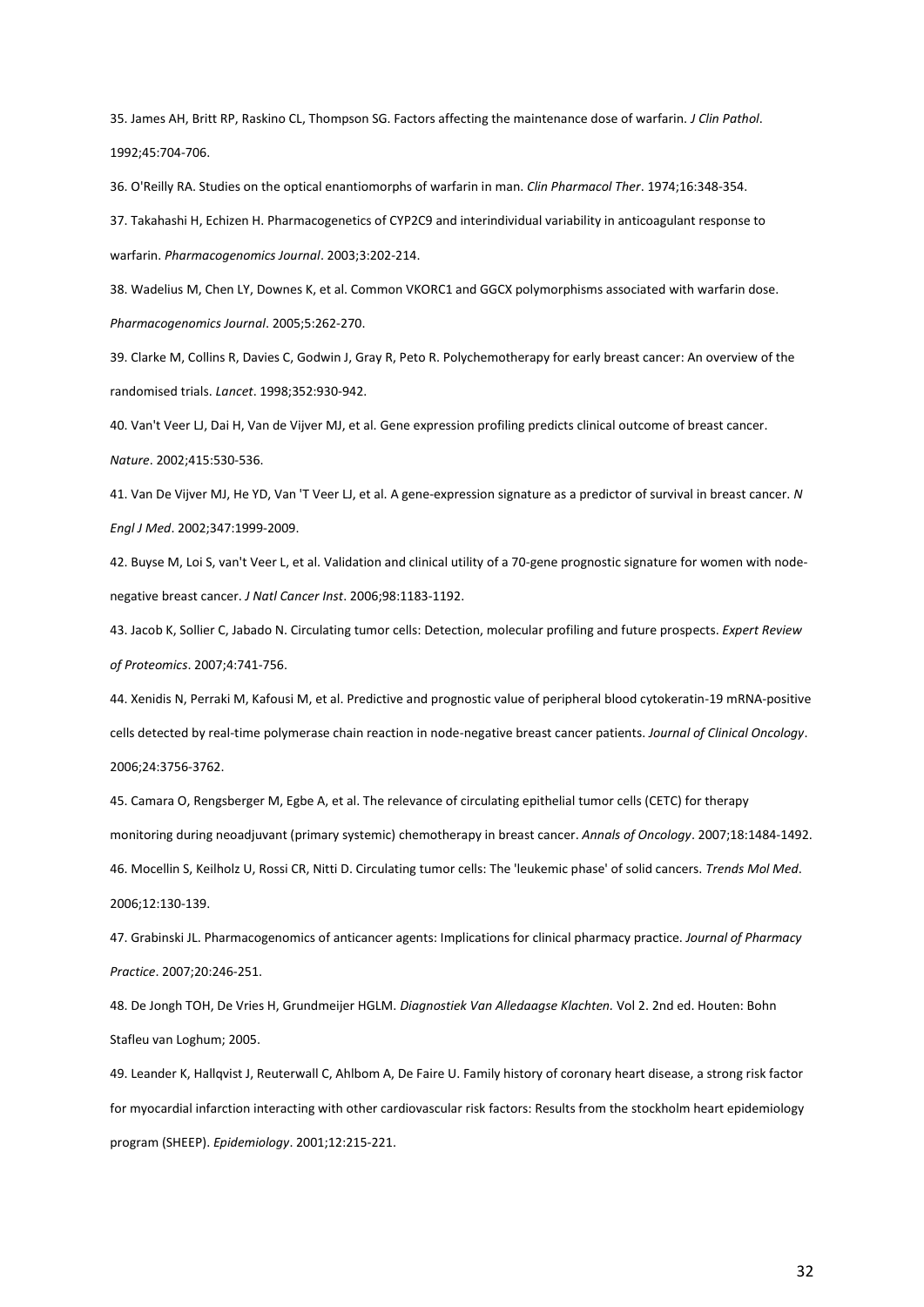50. Lloyd-Jones DM, Nam B-, D'Agostino Sr. RB, et al. Parental cardiovascular disease as a risk factor for cardiovascular disease in middle-aged adults: A prospective study of parents and offspring. *J Am Med Assoc*. 2004;291:2204-2211.

51. Zlot AI, Valdez R, Han Y, Silvey K, Leman RF. Influence of family history of cardiovascular disease on clinicians' preventive recommendations and subsequent adherence of patients without cardiovascular disease. *Public Health Genomics*. 2010;13:457-466.

52. Bello N, Mosca L. Epidemiology of coronary heart disease in women. *Prog Cardiovasc Dis*. 2004;46:287-295.

53. Molenaar EA, Hwang S-, Vasan RS, et al. Burden and rates of treatment and contr of cardiovascular disease risk factors in obesity: The framingham heart study. *Diabetes Care*. 2008;31:1367-1372.

54. Yusuf S, Reddy S, Ôunpuu S, Anand S. Global burden of cardiovascular diseases. part I: General considerations, the epidemiologic transition, risk factors, and impact of urbanization. *Circulation*. 2001;104:2746-2753.

55. Bittner V. Menopause, age, and cardiovascular risk. A complex relationship. *J Am Coll Cardiol*. 2009;54:2374-2375.

56. Arsenault BJ, Boekholdt SM, Kastelein JJP. Lipid parameters for measuring risk of cardiovascular disease. *Nature Reviews Cardiology*. 2011.

57. Koukkunen H, Penttilä K, Kemppainen A, et al. Troponin T and creatinine kinase isoenzyme MB mass in the diagnosis of myocardial infarction. *Ann Med*. 1998;30:488-496.

58. Insel PA, Tang C-, Hahntow I, Michel MC. Impact of GPCRs in clinical medicine: Monogenic diseases, genetic variants and drug targets. *Biochimica et Biophysica Acta - Biomembranes*. 2007;1768:994-1005.

59. Botstein D, Risch N. Discovering genotypes underlying human phenotypes: Past successes for mendelian disease, future approaches for complex disease. *Nat Genet*. 2003;33:228-237.

60. Jmoudiak M, Futerman AH. Gaucher disease: Pathological mechanisms and modern management. *Br J Haematol*. 2005;129:178-188.

61. Nieuwenhuis MH, Vasen HFA. Correlations between mutation site in APC and phenotype of familial adenomatous polyposis (FAP): A review of the literature. *Crit Rev Oncol*. 2007;61:153-161.

62. OMIM. Available at[: http://www.ncbi.nlm.nih.gov/Omim/mimstats.html.](http://www.ncbi.nlm.nih.gov/Omim/mimstats.html) Accessed 04/03, 2011.

63. Ku CS, Loy EY, Pawitan Y, Chia KS. The pursuit of genome-wide association studies: Where are we now. *J Hum Genet*. 2010;55:195-206.

64. Burton PR, Clayton DG, Cardon LR, et al. Genome-wide association study of 14,000 cases of seven common diseases and 3,000 shared controls. *Nature*. 2007;447:661-678.

65. Satake W, Nakabayashi Y, Mizuta I, et al. Genome-wide association study identifies common variants at four loci as genetic risk factors for parkinson's disease. *Nat Genet*. 2009;41:1303-1307.

66. Schork NJ, Murray SS, Frazer KA, Topol EJ. Common vs. rare allele hypotheses for complex diseases. *Current Opinion in Genetics and Development*. 2009;19:212-219.